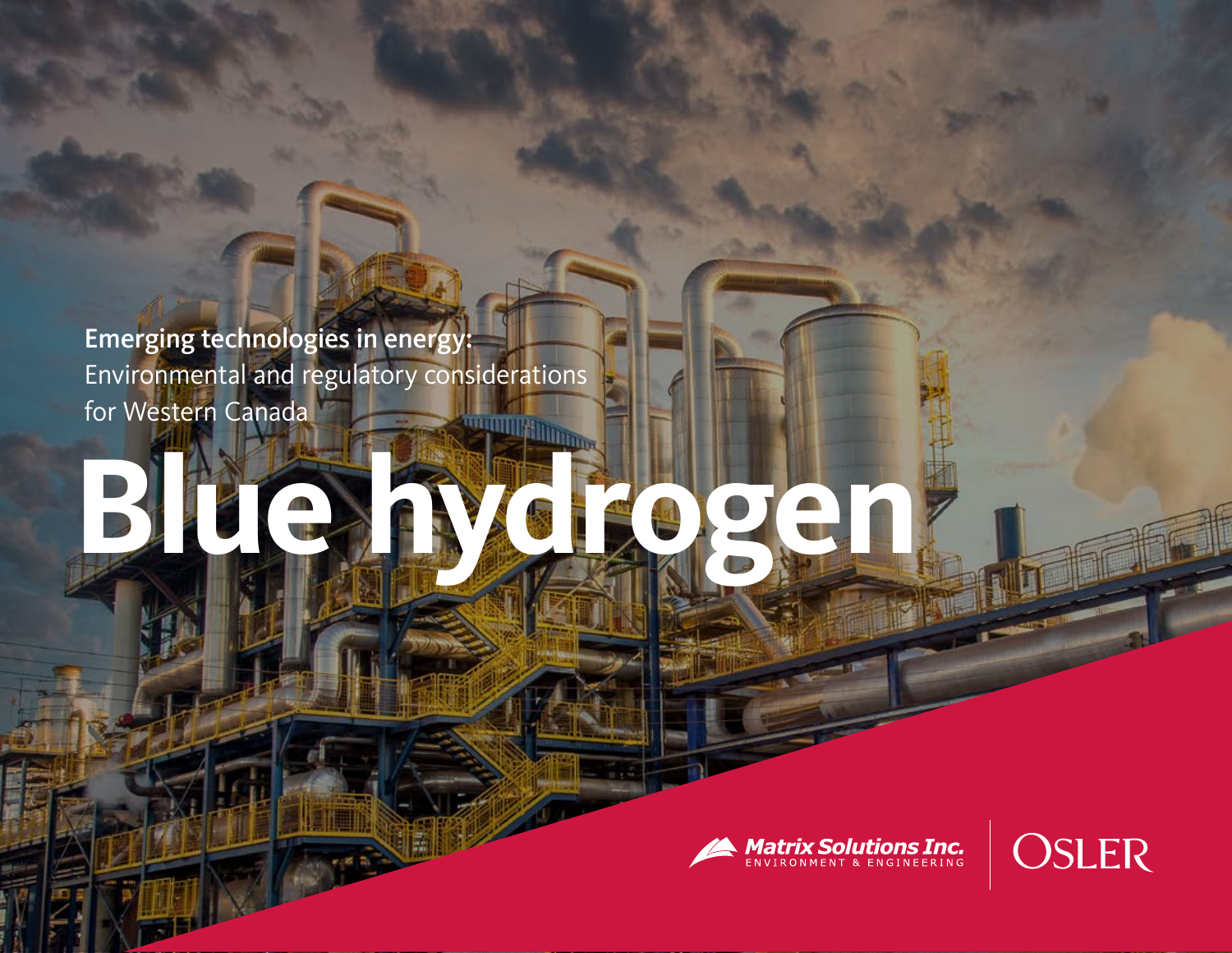Recent years have seen the emergence of new technologies in energy, driven largely by the global shift away from conventional fossil-fuel energy sources toward low-carbon sources of energy and new means of harnessing them. These emerging technologies include those for geothermal, lithium, and hydrogen resources, which have been the subject of rapid policy and regulatory developments in Canada. Geothermal, lithium, and hydrogen technologies are expected to continue to advance in the coming years, as they are increasingly adopted and implemented in Canada and globally.

The physical setting and resource development experience in Western Canada present tremendous opportunities for meaningful growth in the development of these energy resources. However, as is to be expected with emerging sectors, there are uncertainties with respect to the environmental risks and regulatory frameworks that apply, which considerations and regimes are largely in a state of flux.

Osler's legal experts in conjunction with environmental specialists at Matrix Solutions Inc. have created a three-part series that discusses the current environmental and regulatory considerations in Alberta, British Columbia and Saskatchewan associated with the development of geothermal, lithium and blue hydrogen resources.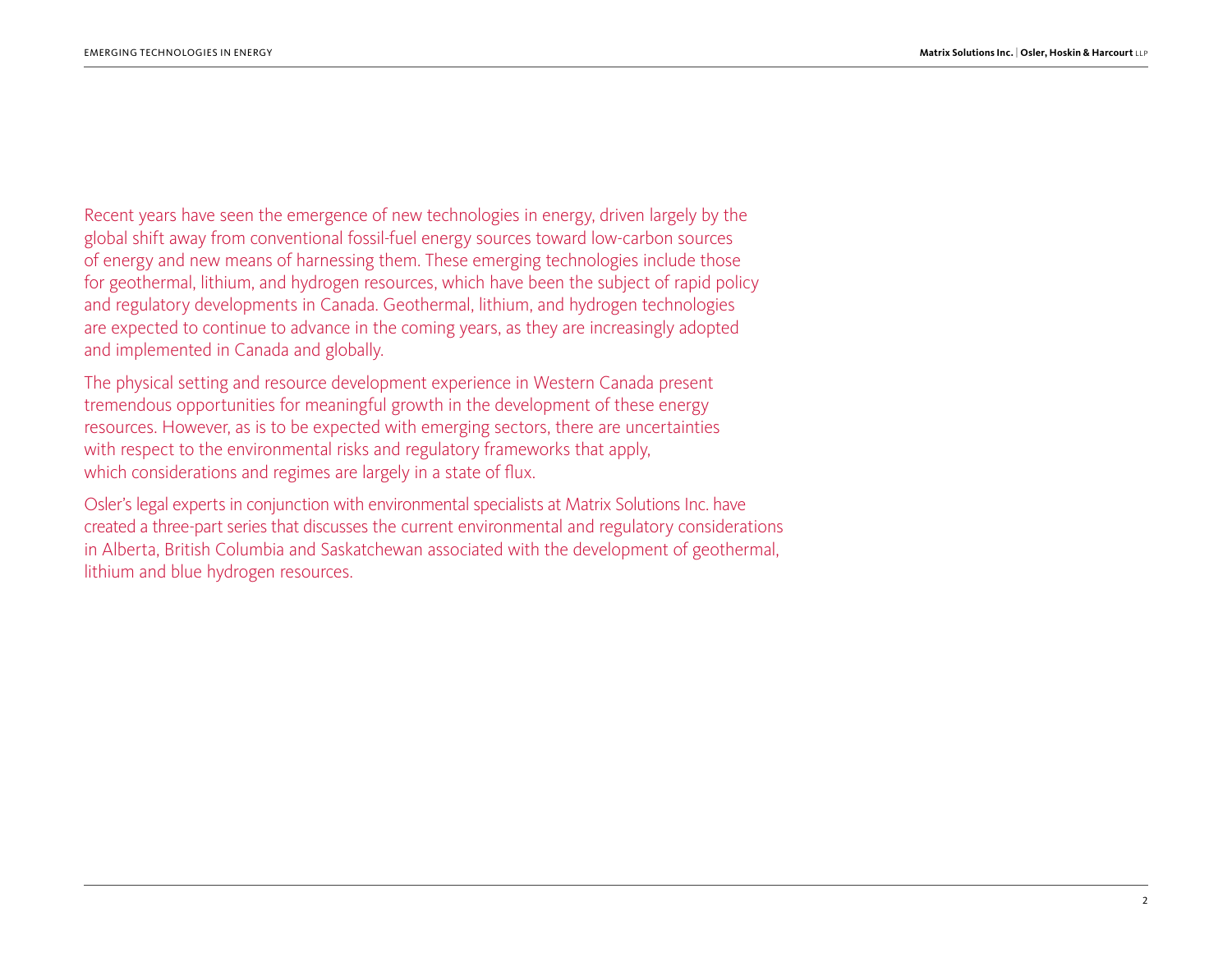# **Table of contents**

| Introduction                                 | 4  |
|----------------------------------------------|----|
| Process description                          | 4  |
| Environmental considerations                 | 5  |
| Alternative hydrogen production technologies | 6  |
| Regulatory considerations                    | 7  |
| Alberta                                      | 7  |
| <b>British Columbia</b>                      | 10 |
| Saskatchewan                                 | 13 |

The *Emerging technologies in energy* report provides general information only and does not constitute legal or other professional advice. Specific advice should be sought in connection with your circumstances. For more information, please contact Sander Duncanson at [sduncanson@osler.com.](mailto:sduncanson%40osler.com?subject=)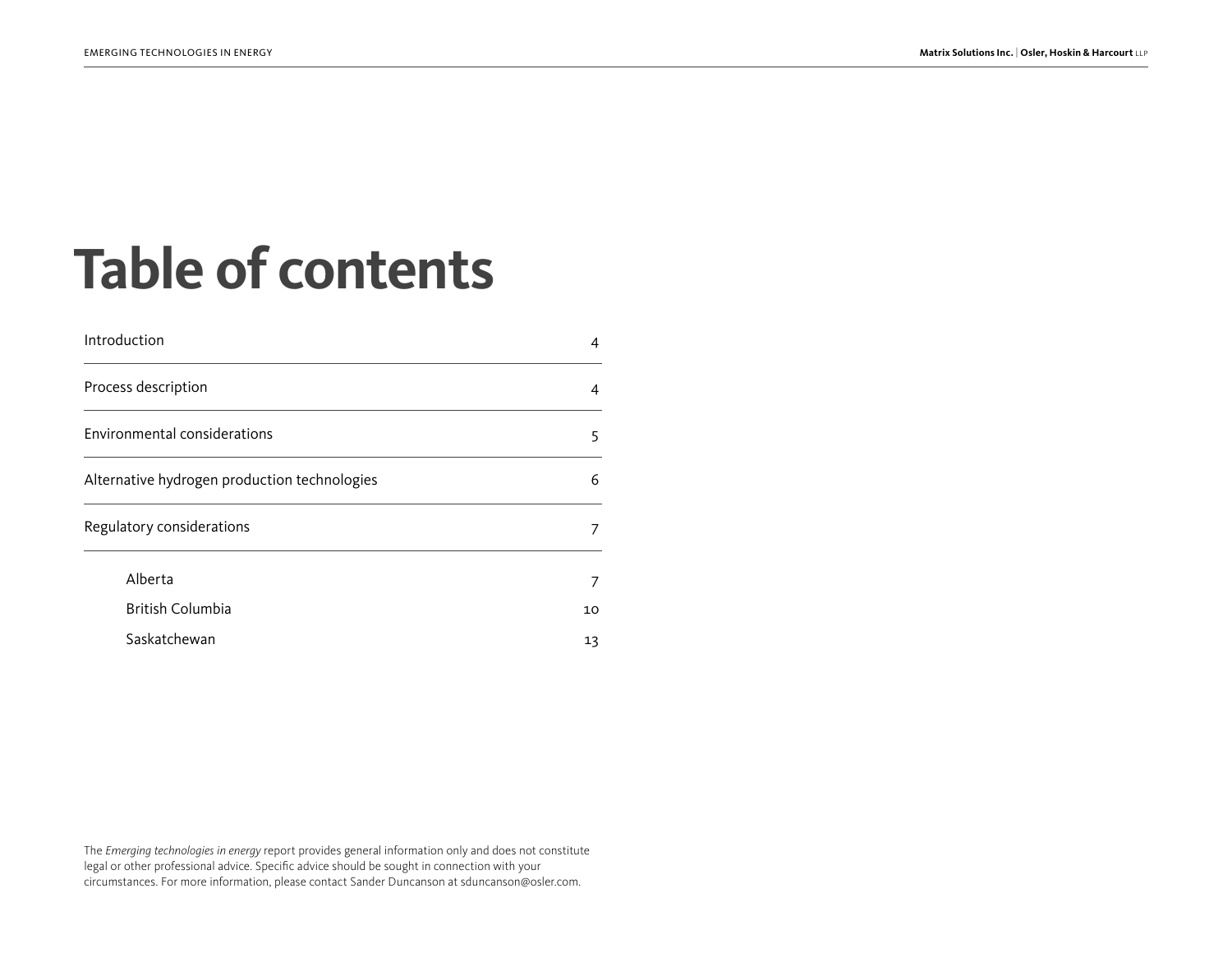# <span id="page-3-0"></span>Introduction

The concept of a hydrogen economy has long been considered as an alternate means of chemical energy transport and storage for decarbonization, yet until recently it has remained a distant promise mired by significant cost and technological hurdles for large scale adoption. This situation is rapidly changing, however, as energy challenges with existing battery applications are aligning with new advancements in fuel cell technology and the use of hydrogen-natural gas blends for combustion in turbines. Increasingly in these scenarios, hydrogen is being considered as a means of converting carbon-free energy into a chemical fuel which may be able to leverage existing natural gas infrastructure and expertise.

Canada is already one of the top ten hydrogen producers in the world and as such has established supply chains supporting various applications such as petrochemicals and the fertilizer industry. Growing these supply chains provides an opportunity to leverage existing infrastructure to meet international demand as many countries look to build out national hydrogen strategies to combat the effects of climate change. Many of these countries are already significant trading partners with Canada, including Japan, China, the U.S. and a host of European nations. In fact, Canada recently acknowledged this tremendous socio-economic potential by rolling out its own [National Hydrogen Strategy](https://www.osler.com/en/resources/regulations/2020/federal-government-announces-canada-s-hydrogen-strategy). Early studies have indicated that by 2050 Canadian hydrogen production could grow by up to seven times relative to today's production figures to meet global demand.1

# Process description

Hydrogen can be produced from a variety of feedstocks, including electricity and water, biomass and industrial processes. The most common method of hydrogen production today is steam methane reforming (SMR), which involves a thermochemical reaction where natural gas or a refined petroleum product is combined with steam to release the bonded hydrogen. Within this range of options for hydrogen production, significant effort in Canada is being directed to developing low-to-neutral carbon intensity "blue" hydrogen using SMR paired with carbon capture, utilization and storage (CCUS) to prevent the carbon dioxide byproduct from being emitted to the atmosphere. This outcome can be achieved with the addition of a carbon capture loop to existing Canadian SMR operations and by leveraging oil and gas expertise and the geological conditions of the prairie provinces. Successful blue hydrogen developments require plentiful sources of

<sup>1</sup> Natural Resources Canada, *Hydrogen Strategy for Canada*,<https://www.nrcan.gc.ca/climate-change/the-hydrogen-strategy/23080>.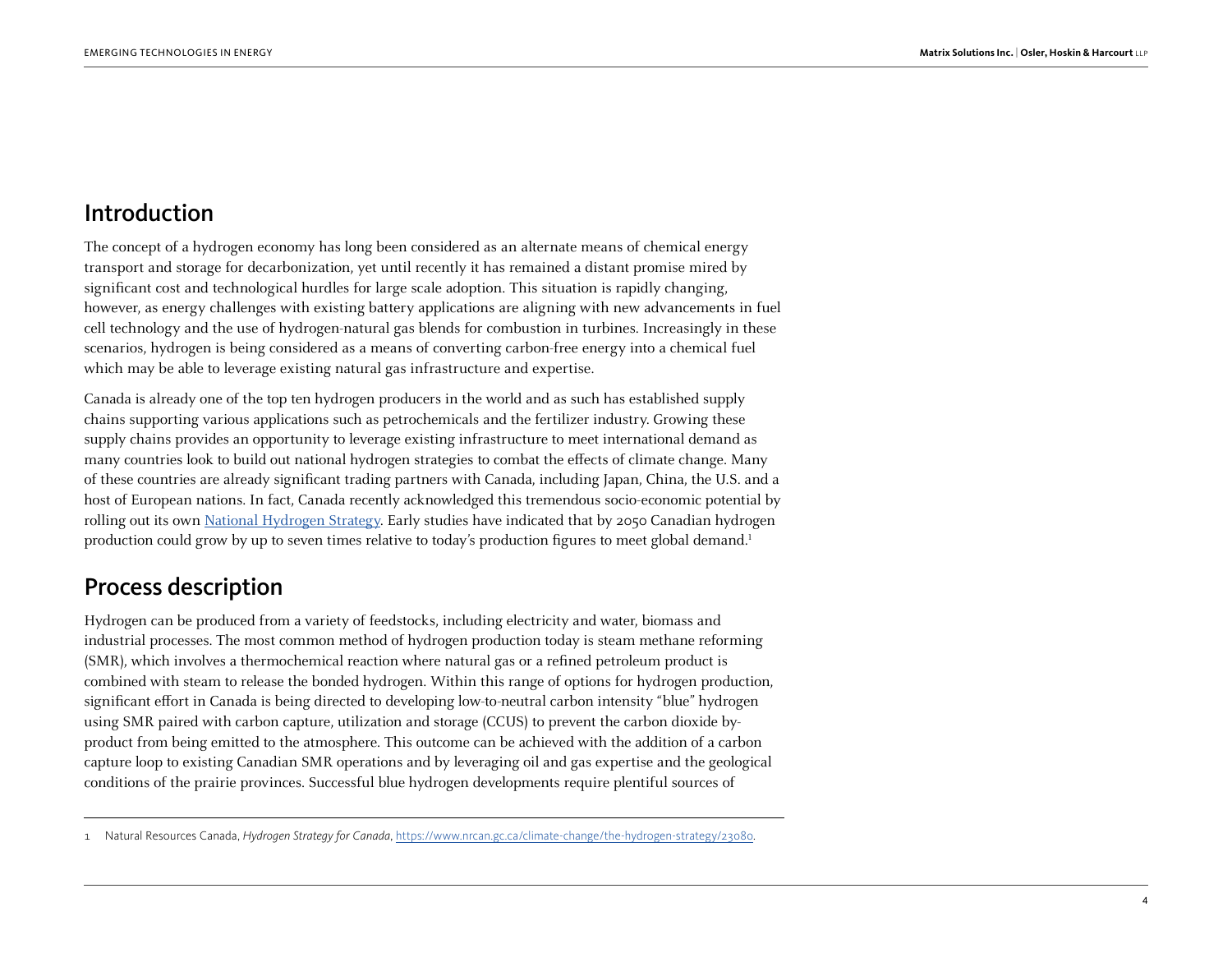<span id="page-4-0"></span>natural gas and water for feedstock and access to facilities or reservoirs to store or process the captured carbon dioxide. Blue hydrogen offers cost and scalability advantages as compared to "green" hydrogen (produced using electricity from renewables with water) and has the added benefit of redeploying existing and underemployed oil and gas expertise and leveraging existing pipeline and natural gas infrastructure.

## Environmental considerations

In Western Canada, natural gas is plentiful and there are numerous existing distribution networks that can be accessed for feedstock. Depending on the location of the proposed facility, additional or expanded natural gas pipeline infrastructure may be required to provide the required volumes. There are existing frameworks to regulate natural gas pipeline development in each province (and federally) that can be applied as required.

Commercial-scale hydrogen developments also require substantial amounts of fresh water. As the water is used to make steam and is a reagent in the chemical reaction, facilities require the water source to be relatively free from impurities. As a result, water used for SMR is typically sourced from surface water bodies rather than deep aquifers. The water used in hydrogen production is also a consumptive use, meaning no water is returned to the natural source. Sourcing sufficient water to supply commercial-scale hydrogen production will result in competition with water demands for agriculture, municipal and industrial usage in Western Canada. There are also several areas within Western Canada where new water allocation is limited or constrained. Potential environmental concerns regarding water use therefore need to be evaluated and addressed.

Opportunities for carbon capture and storage have been identified throughout Western Canada. Existing facilities (such as the Boundary Dam coal-fired power plant in Saskatchewan and the Shell Quest project in Alberta) have demonstrated the viability of underground carbon capture. Numerous facilities have also demonstrated that carbon dioxide injection can be used as an enhanced recovery method in existing oilfields (such as those served by the Alberta Carbon Trunk Line). However, more detailed geologic evaluation is required to delineate the carbon storage potential of other areas throughout Western Canada to be able to store the volumes of carbon dioxide that would be generated from a commercial-scale hydrogen development. Additional carbon dioxide transportation infrastructure would also likely need to be developed to connect the hydrogen facility to suitable storage reservoirs, and concerns regarding the long-term potential of subsurface carbon dioxide migration over time and potential associated environmental effects would need to be examined.

During operations, an additional environmental consideration is the safe storage, handling and distribution of the produced hydrogen. Hydrogen gas containment and storage typically requires specialized equipment to reduce the potential for losses and to manage the risk of explosion. These risks are well understood at existing hydrogen storage and handling facilities. Where efforts are made to replace existing natural gas infrastructure with hydrogen infrastructure, upgrades may be needed to accommodate the safe distribution

Sourcing sufficient water to supply commercial-scale hydrogen production will result in competition with water demands for agriculture, municipal and industrial usage in Western Canada.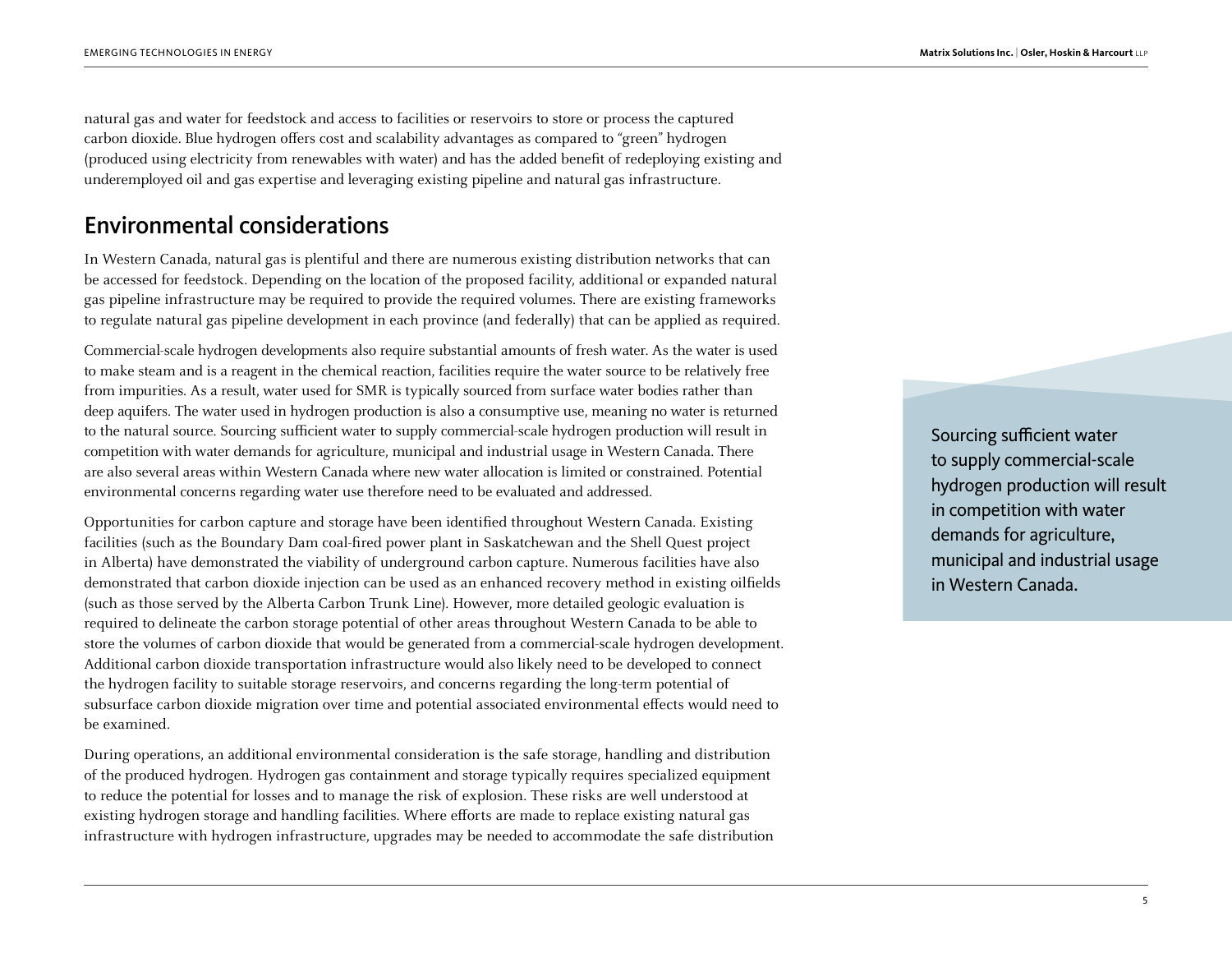<span id="page-5-0"></span>of hydrogen. This may include further development of underground storage caverns that have been used to store natural gas and natural gas liquids throughout Western Canada and the world. Should caverns be considered for hydrogen storage, environmental concerns would include securing additional source water for cavern washing, facilities to manage brine waste and ongoing monitoring to assess potential for subsurface migration of fluids. In future, storing hydrogen in a solid-state hydride may permit avoidance of the risks associated with hydrogen stored under pressure, but the associated technologies and methods are not yet sufficiently advanced to support large scale hydrogen storage and distribution.

# Alternative hydrogen production technologies

While blue hydrogen is the primary focus of governments and developers in Western Canada (and the focus of this article), hydrogen technology companies are exploring two alternate means of producing hydrogen that merit mention: "green" hydrogen production and in-situ combustion.

#### Green hydrogen development

One alternative to SMR is the production of hydrogen through an electrolysis reaction – using energy to split a water molecule into hydrogen and oxygen. The "green" hydrogen production process uses renewable energy sources (such as wind or solar) to power the electrolysis reaction. These projects are typically most viable in areas with both abundant freshwater resources and high renewable energy potential. One key environmental concern associated with green hydrogen production is the consumptive water use, similar to what is described above for blue hydrogen development. Each green hydrogen project is also likely to entail environmental considerations associated with its form and geographic setting.

### Hydrogen development through in-situ combustion

Another alternative hydrogen production method is currently being piloted in Saskatchewan. Oxygenenriched air is injected into a depleted oil and gas reservoir, resulting in subsurface in-situ combustion. The heat from the combustion causes a pyrolysis reaction that chemically cracks the hydrocarbon within the formation, releasing hydrogen. Specialized membranes are used to separate the hydrogen from other formation fluids and produce it to surface while the remaining reaction by-products are left underground.

The potential environmental liability issues (described in the [Geothermal](https://www.osler.com/osler/media/Osler/infographics/Osler_Emerging-technologies-in-energy_Geothermal.pdf) section) related to acquiring and operating legacy oil assets also apply to this type of hydrogen development. Legacy oil and gas infrastructure's material integrity would need to be evaluated to confirm feasibility of operating in hydrogen service. In addition, there is uncertainty associated with the potential environmental effects of in-situ combustion. This recovery technique has been applied in both oil sands and conventional oil and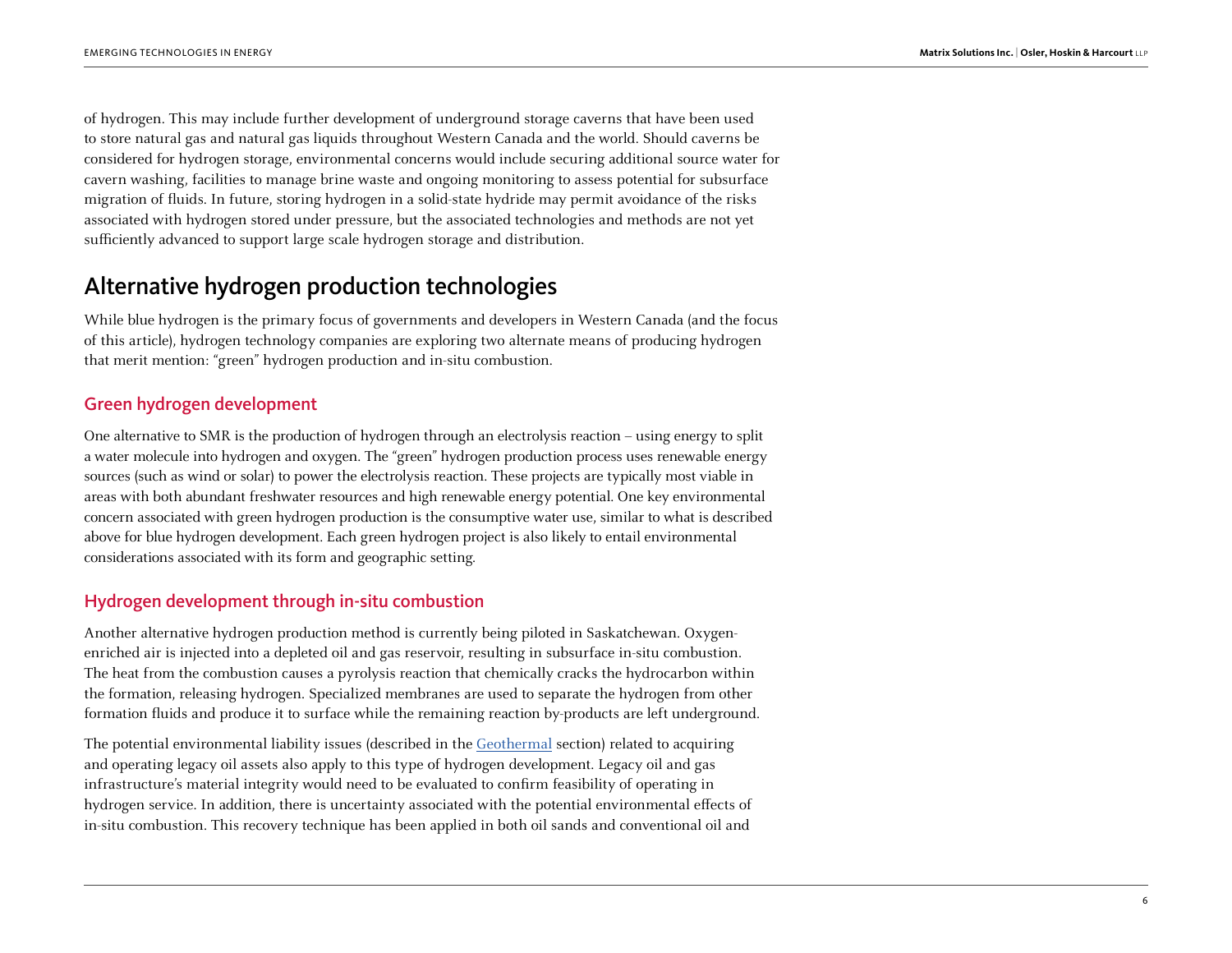<span id="page-6-0"></span>gas reservoirs. Constant air injection into the formation requires some vapours to be vented or captured at surface to avoid overpressurization. In other applications, this process has occasionally resulted in the generation of undesirable by-products (e.g., water vapour, hydrogen sulphide) that must be managed. Other legacy oil and gas wells can also serve as preferential pathways for gases produced in the combustion reaction; these wells (if identified) would need to be plugged or remediated to avoid unplanned gas venting.

# Regulatory considerations

Regulatory regimes in Western Canada do not explicitly address hydrogen developments. While policy statements from the federal and provincial governments signal that dedicated regulatory frameworks may be forthcoming to promote and streamline blue hydrogen development, these types of facilities are presently governed by existing regimes related to oil and gas and water resources.

This section describes the schemes presently applied or likely to be applied to blue hydrogen developments, including the licensing requirements related to facilities, water diversion and CCUS.

#### Alberta

#### **Licensing**

While Alberta legislation does not explicitly address hydrogen development, blue hydrogen development engages the regulatory regimes applicable to chemical facilities, water use and CCUS.

**Facilities:** Despite the existence of several hydrogen production facilities in Alberta, there is no express regulatory regime for the licensing of those facilities that would provide clarity to blue hydrogen project proponents.

A key consideration is the need for authorization under Alberta's Environmental Protection and Enhancement Act (EPEA), which requires approvals and registrations for designated activities.<sup>2</sup> While the SMR process is not explicitly designated as requiring approval or registration, analogous facilities – such as petrochemical manufacturing plants, sweet gas processing plants and chemical manufacturing plants – often do require approvals under the EPEA.3

Alberta Environment and Parks (AEP) has issued approvals under the EPEA for the construction, operation and reclamation of existing hydrogen facilities in the province.<sup>4</sup> Within the EPEA's regulatory framework,

Regulatory regimes in Western Canada do not explicitly address hydrogen developments.

<sup>2</sup> *Environmental Protection and Enhancement Act,* RSA 2000, c. E-12, s. 60.

<sup>3</sup> *Activities Designation Regulation,* AR 276/2003, s. 5(1) and Schedule 1, Division 2, Part 2 (i) and (ix) and Part 8 (v).

<sup>4</sup> Examples include Air Products Canada Ltd.'s Scotford Chemical (Hydrogen) Manufacturing Plant (Approved 6 June 2014), Air Products and Chemicals, Inc.'s Edmonton Hydrogen Plant (Approved 31 May 2016).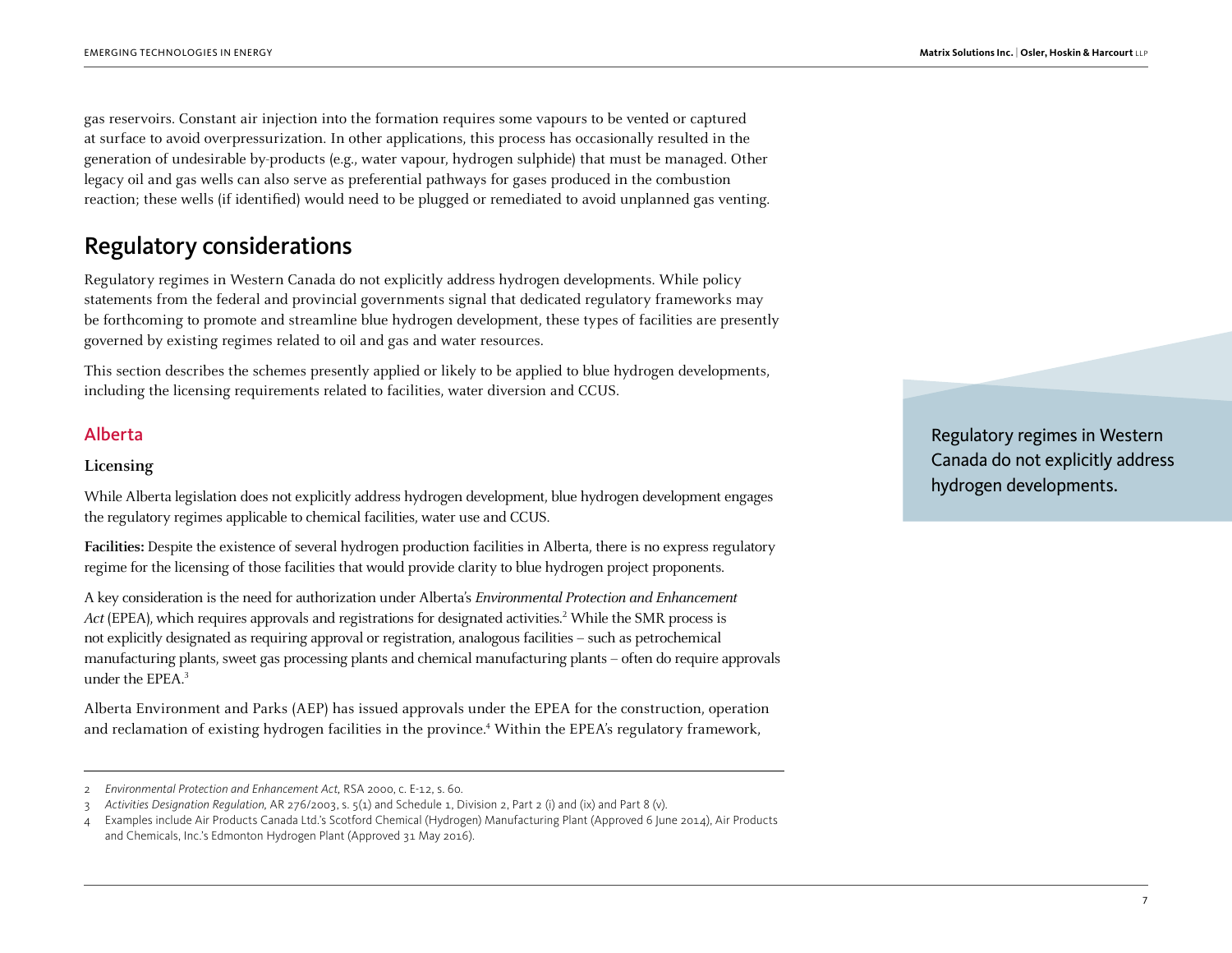AEP appears to treat standalone SMR facilities as "chemical manufacturing plants." SMR facilities are also regulated under the EPEA as integrated components of oil refineries (as with the North West Redwater Partnership's Sturgeon Refinery) and bitumen upgraders (in the case of Shell's Scotford Upgrader). While AEP is responsible for administering the EPEA regime in relation to chemical manufacturing plants and oil refineries, the Alberta Energy Regulator (AER) is responsible for bitumen upgraders and gas processing plants. As such, there is uncertainty as to which regulator – the AER or AEP – will regulate SMR facilities in the future as investment in blue hydrogen production in Alberta continues to grow. This issue is further discussed below.

Application for approval under the EPEA requires detailed information, including the activity's proposed location, capacity and size, timing of its construction and operation, and information concerning potential environmental impacts and mitigations.<sup>5</sup> In the course of reviewing an application, the director (or the AER, as the case may be) may also request further information from the applicant and others, and require the proponent to hold meetings to provide information to the public.<sup>6</sup> If an environmental assessment is required, the director cannot issue an approval or registration until the assessment process is complete.<sup>7</sup> The director may issue or refuse an approval or registration, and may impose terms and conditions on approvals, which terms are typically quite prescriptive in nature.<sup>8</sup>

With respect to facility licences, the AER's licensing regime under the Oil and Gas Conservation Act (OGCA) could be applied to blue hydrogen facilities (which are arguably "processing plants" that produce a "gas" as defined in the OGCA),<sup>9</sup> though to date such application has been limited to hydrogen production facilities that are integrated with facilities that traditionally fall under the OGCA (such as oil refineries and bitumen upgraders). In addition, the AER-administered *Pipeline Act* likely applies to hydrogen pipelines associated with SMR facilities, as all gas pipelines require a licence and "gas" is defined broadly as including "any substance recovered from natural gas … for transmission in a gaseous state." Therefore, even if a licence for an SMR facility is not mandated under the OGCA, AER authorization of any associated hydrogen pipeline infrastructure is likely required.

<sup>5</sup> See *Approvals and Registrations Procedure Regulation,* AR 113/93, s. 3(1).

<sup>6</sup> *Approvals and Registrations Procedure Regulation,* AR 113/93, ss. 5(1) and (2).

<sup>7</sup> *Environmental Protection and Enhancement Act,* RSA 2000, c. E-12, s. 63.

<sup>8</sup> *Environmental Protection and Enhancement Act,* RSA 2000, c. E-12, ss. 68(1) and (2)

<sup>9</sup> *Oil and Gas Conservation Act*, RSA 2000, c.O-6, ss. 1(1)(y) and (pp).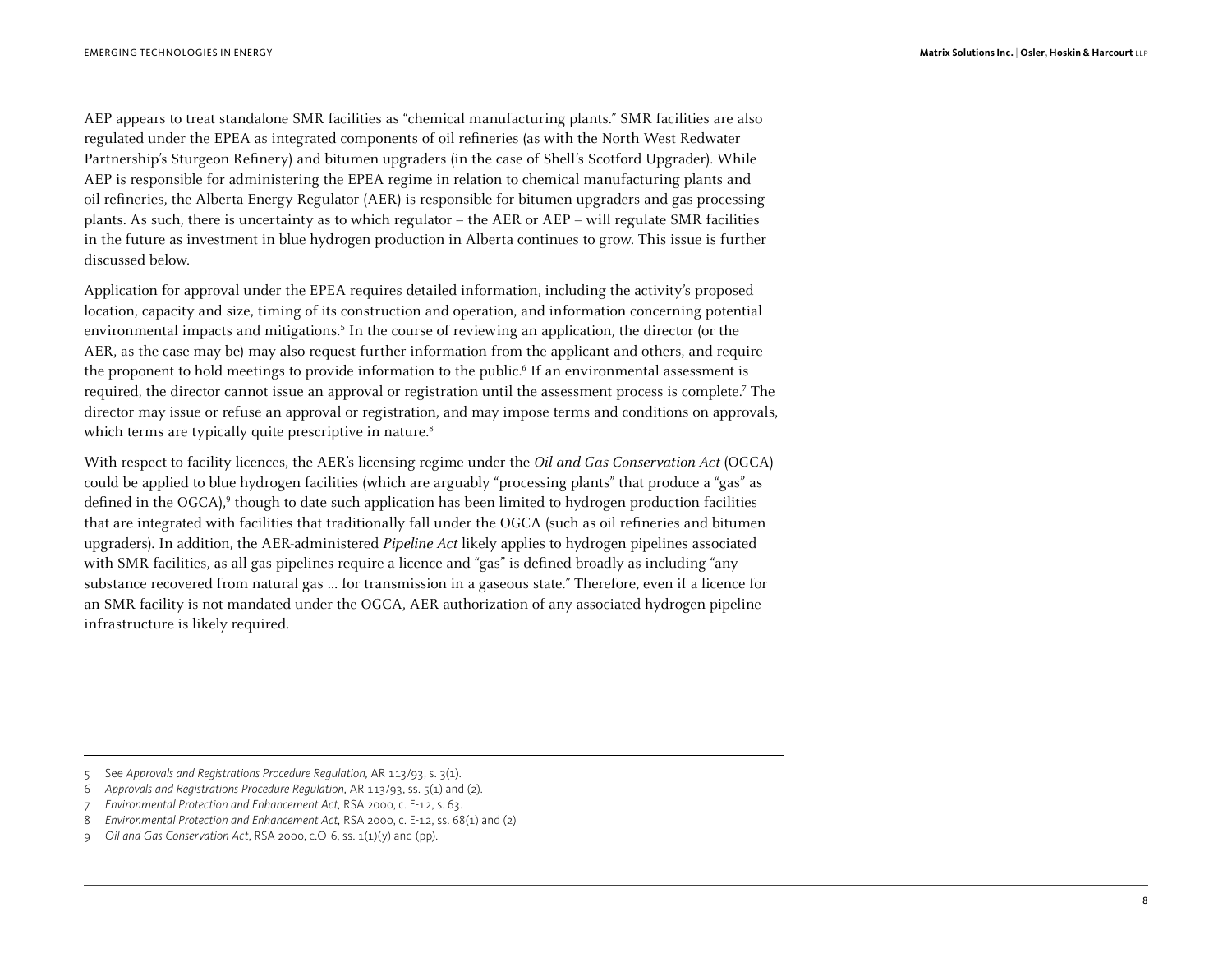**Water diversion:** A licence under the Water Act is required to divert fresh water for all industrial purposes, including to produce blue hydrogen.10 Securing sufficient water allocation under licences is a key consideration in hydrogen development. The director (or, where applicable, the AER) must consider approved water management plans when deciding whether to issue a licence and under what, if any, terms and conditions.<sup>11</sup>

There are five water management plans in Alberta, covering distinct river basins and prescribing considerations for water allocations in their respective geographies. Notably, the water management plan for the South Saskatchewan River Basin, which covers most major southern Alberta watercourses (Red Deer and south), restricts new water allocations and has initiated a market for the transfer of licences in its region.<sup>12</sup>

The Water Act also expressly enables the director or AER to consider any applicable water conservation objective when assessing a diversion application. Currently, eight water shortage advisories are in place in Alberta, indicating low flows and flows below instream objectives affecting applications for temporary diversion licences.13 These constraints on available water resources highlight water licensing as a key regulatory consideration in blue hydrogen development in Alberta.

**Carbon capture, utilization, storage:** Section 57(5) of the Mines and Minerals Act (MMA) grants the Crown ownership of the pore space used for CCUS. Part 9 of the MMA contains regulatory requirements applicable to CCUS, in the form of carbon sequestration, in the province. The legislation enables the minister to enter into agreements for evaluation of subsurface reservoirs to determine suitability for carbon sequestration  $(evaluation$  permits), $14$  and agreements granting rights to inject captured carbon dioxide into subsurface reservoirs to be sequestered (carbon sequestration leases).15

Requirements for evaluation permits and carbon sequestration leases are addressed in the Carbon Sequestration Tenure Regulation (Carbon Sequestration Regulation),<sup>16</sup> and include annual rents, monitoring, measurement and verification plans.17 Applications for carbon sequestration leases must include evidence that the chosen location is suitable for sequestration, and provide a closure plan which meets the prescribed requirements.18 Before drilling or using a well to sequester carbon dioxide, the lessee must also obtain a well licence and approval under the OGCA.19

- 13 Alberta Government, *Alberta River Basins*, https://rivers.alberta.ca/.
- 14 *Mines and Minerals Act*, RSA 2000, c. M-17, s. 115.
- 15 *Mines and Minerals Act*, RSA 2000, c. M-17, s. 116.
- 16 *Carbon Sequestration Tenure Regulation*, Alta Reg 68/2011.

- 18 *Carbon Sequestration Regulation,* ss. 9 (2)(d) and (f).
- 19 *Mines and Minerals Act*, RSA 2000, s. 116(2).

Securing sufficient water allocation under licences is a key consideration in hydrogen development.

<sup>10</sup> *Water Act,* RSA 2000, c. W-3, s. 49(1).

<sup>11</sup> *Water Act,* RSA 2000, c. W-3, ss. 51(1), (3) and (4).

<sup>12</sup> Alberta Environment, *Approved Water Management Plan for the South Saskatchewan River Basin (Alberta),* https://open.alberta.ca/publications/0778546209 at ss. 2.1 and 2.7.

<sup>17</sup> *Carbon Sequestration Regulation*, ss. 3(2), 6, 7 and 9 (2).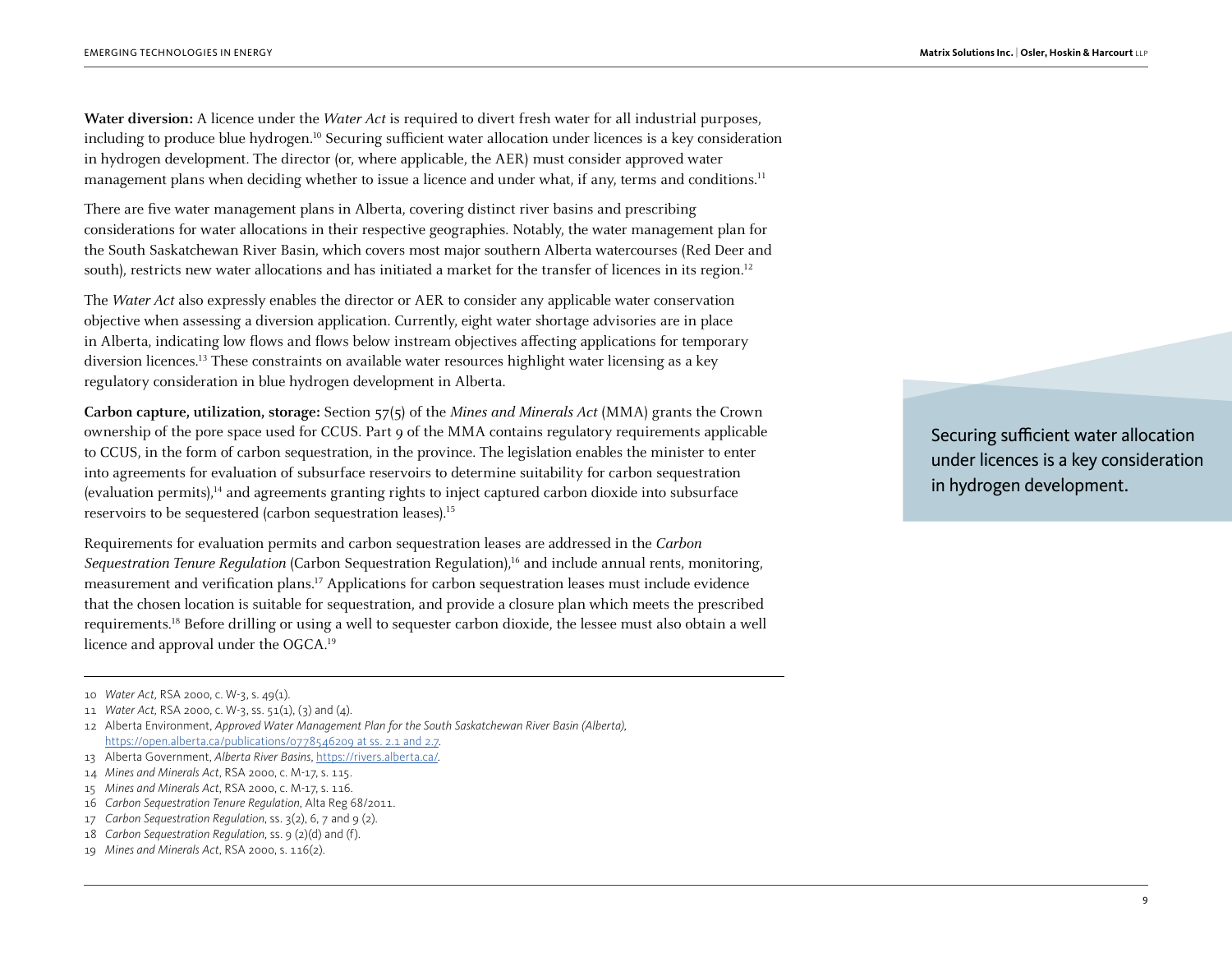#### <span id="page-9-0"></span>**Environmental assessment**

The requirement for provincial environmental assessment of blue hydrogen projects is likely at the discretion of the director under the EPEA in Alberta. Hydrogen facilities are not listed in the Environmental Assessment (Mandatory and Exempted Activities) Regulation, as either mandatory or exempted.<sup>20</sup>

#### **The appropriate regulator**

As is sometimes the case with new energy technologies that are not contemplated by existing regimes, blue hydrogen regulation will undoubtedly raise jurisdictional questions pertaining to what regulator is responsible for enforcement of regulatory standards, including those pertaining to environmental assessments and approvals. In Alberta, AEP regulates the enforcement of the EPEA as it applies to oil refineries, power plants, alternative energy plants, petrochemical plants and chemical manufacturing plants, while the AER is responsible for gas plants and bitumen upgraders.<sup>21</sup> It would initially appear that hydrogen, as a gas, would be regulated by the AER. However, as discussed above, existing standalone hydrogen facilities have been regulated exclusively by AEP as chemical manufacturing plants. Given the potential use of hydrogen as an alternative fuel and parallels between chemical and SMR facilities, the regulation of blue hydrogen by AEP may continue to be appropriate.

However, similar to the discussion on lithium technologies in the [Lithium](https://www.osler.com/osler/media/Osler/infographics/Osler_Emerging-technologies-in-energy_Lithium.pdf) section, given the fact that hydrogen technologies make use of conventional natural gas resources (specifically, methane) and that the AER has an existing role in relation to CCUS activities, gas processing and gas pipelines, the AER may be better positioned to provide clear and suitable directions to proponents and a "one-window" regulatory framework that leverages the AER's existing areas of expertise. Further clarity through regulatory reform will be required to resolve this issue.

#### British Columbia

#### **Licensing**

Licensing requirements attach to water diversion and to CCUS. While the licensing requirements for SMR facilities are presently unclear, a permit may be required under the Oil and Gas Activities Act (OGAA). Hydrogen proponents must also consider whether an environmental assessment is required based on applicable legislative thresholds.

<sup>20</sup> *Environmental Assessment (Mandatory and Exempted Activities) Regulation*, Alta Reg 111/1993.

<sup>21</sup> Alberta Energy Regulator, *Environmental Protection and Enhancement Act,* "What We Regulate Under the Act," [https://www.aer.ca/](https://www.aer.ca/regulating-development/project-application/application-legislation/environmental-protection-and-enhancement-act) [regulating-development/project-application/application-legislation/environmental-protection-and-enhancement-act.](https://www.aer.ca/regulating-development/project-application/application-legislation/environmental-protection-and-enhancement-act)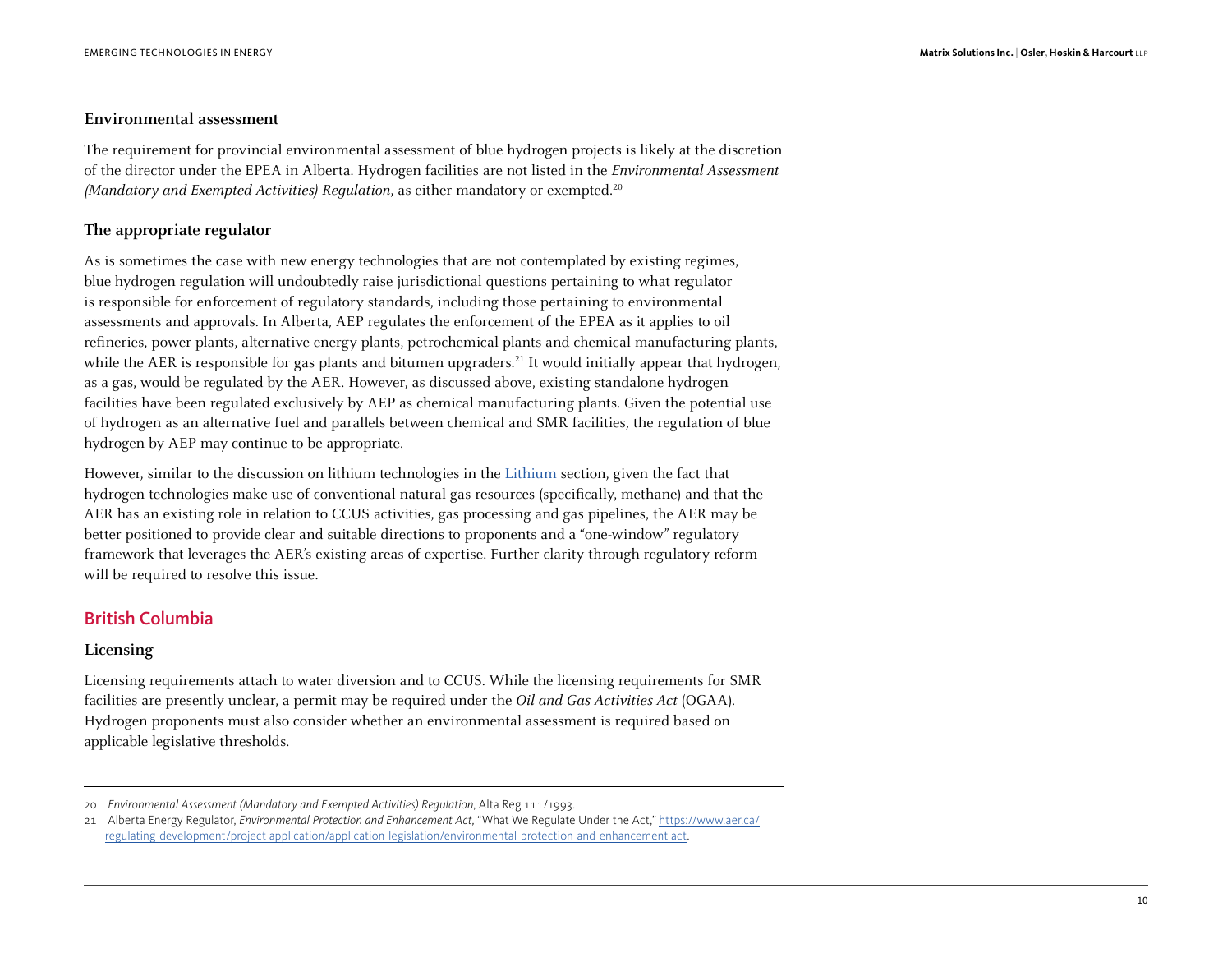**Facilities:** BC's Hydrogen Study notes the need for regulation to provide a clear framework for blue and green hydrogen-producing facilities.<sup>22</sup> Under the current framework, blue hydrogen production through SMR could be considered an "oil and gas activity," regulated and subject to permit requirements under the OGAA, particularly where integrated within oil refining facilities.23 Oil and gas activities under the OGAA include "the production, gathering, processing, storage or disposal of petroleum, natural gas or both." 24 The legislation provides a broad definition of "natural gas" including "all fluid hydrocarbons, before and after processing, that are not defined as petroleum, and includes hydrogen sulphide, carbon dioxide and helium produced from a well." 25 As SMR involves the processing of natural gas to produce hydrogen, it appears to fall under the BC Oil and Gas Commission (BCOGC)'s purview as an oil and gas activity under the OGAA.

A proponent of an oil and gas activity must obtain a permit and must comply with the OGAA and its regulations as well as the terms of the permit.26 The application process involves notification and consultation requirements in prescribed circumstances, $27$  and allows stakeholders to make written submissions regarding the application.28 Permit application requirements include a description of the activity, plans, application forms and records required by the BCOGC, a written report of consultations and notifications, and may require payment of security.29 The BCOGC considers the application and any written submissions, as well as the government's environmental objectives, $30$  before deciding whether to issue a permit for the oil and gas activity. $31$ 

**Water diversion:** As in Alberta, securing sufficient water allocation is a key regulatory consideration for blue hydrogen developments in B.C. The province has its own distinct legislative regime for water licensing and allocation under the Water Sustainability Act (WSA). The WSA defines several "purposes" for which water may be diverted, subject to the Act's requirements. Diverting water for use in SMR facilities does not appear to fit neatly within any of the categories established under the WSA. For instance, "oil and gas purpose" is defined as "use of water in the development of petroleum or natural gas wells or the production of petroleum

BC's Hydrogen Study notes the need for regulation to provide a clear framework for blue and green hydrogen-producing facilities.

<sup>22</sup> Zen and the Art of Clean Energy Solutions, *British Columbia Hydrogen Study* (June 2019), [https://www2.gov.bc.ca/assets/gov/](https://www2.gov.bc.ca/assets/gov/government/ministries-organizations/ministries/zen-bcbn-hydrogen-study-final-v5_noappendices.pdf%20at%20PDF%20161.) [government/ministries-organizations/ministries/zen-bcbn-hydrogen-study-final-v5\\_noappendices.pdf at PDF 161.](https://www2.gov.bc.ca/assets/gov/government/ministries-organizations/ministries/zen-bcbn-hydrogen-study-final-v5_noappendices.pdf%20at%20PDF%20161.)

<sup>23</sup> For example, Tidewater Midstream and Infrastructure Ltd.'s Prince George Refinery (formerly owned by Husky) produces hydrogen used in its refining process through SMR (see Zen and the Art of Clean Energy Solutions, *British Columbia Hydrogen Study* (June 2019), [https://www2.gov.bc.ca/assets/gov/government/ministries-organizations/ministries/zen-bcbn-hydrogen-study-final-v5\\_noappendices.](https://www2.gov.bc.ca/assets/gov/government/ministries-organizations/ministries/zen-bcbn-hydrogen-study-final-v5_noappendices.pdf%20at%20PDF%20105) [pdf at PDF 105\)](https://www2.gov.bc.ca/assets/gov/government/ministries-organizations/ministries/zen-bcbn-hydrogen-study-final-v5_noappendices.pdf%20at%20PDF%20105).

<sup>24</sup> *Oil and Gas Activities Act,* SBC 2008, c. 36, s. 1(2).

<sup>25</sup> *Oil and Gas Activities Act,* SBC 2008, c. 36, s. 1(1) and *Petroleum and Natural Gas Act,* RSBC 1996, c. 361, s. 1.

<sup>26</sup> *Oil and Gas Activities Act,* SBC 2008, c. 36, s. 21.

<sup>27</sup> See *Consultation and Notification Regulation,* BC Reg 217/2017

<sup>28</sup> *Oil and Gas Activities Act,* SBC 2008, c. 36, s. 22.

<sup>29</sup> *Oil and Gas Activities Act,* SBC 2008, c. 36, ss. 24(1) and 30.

<sup>30</sup> Prescribed under the *Environmental Protection and Management Regulation*, BC Reg 41/2016.

<sup>31</sup> *Oil and Gas Activities Act,* SBC 2008, c. 36, s. 25(1).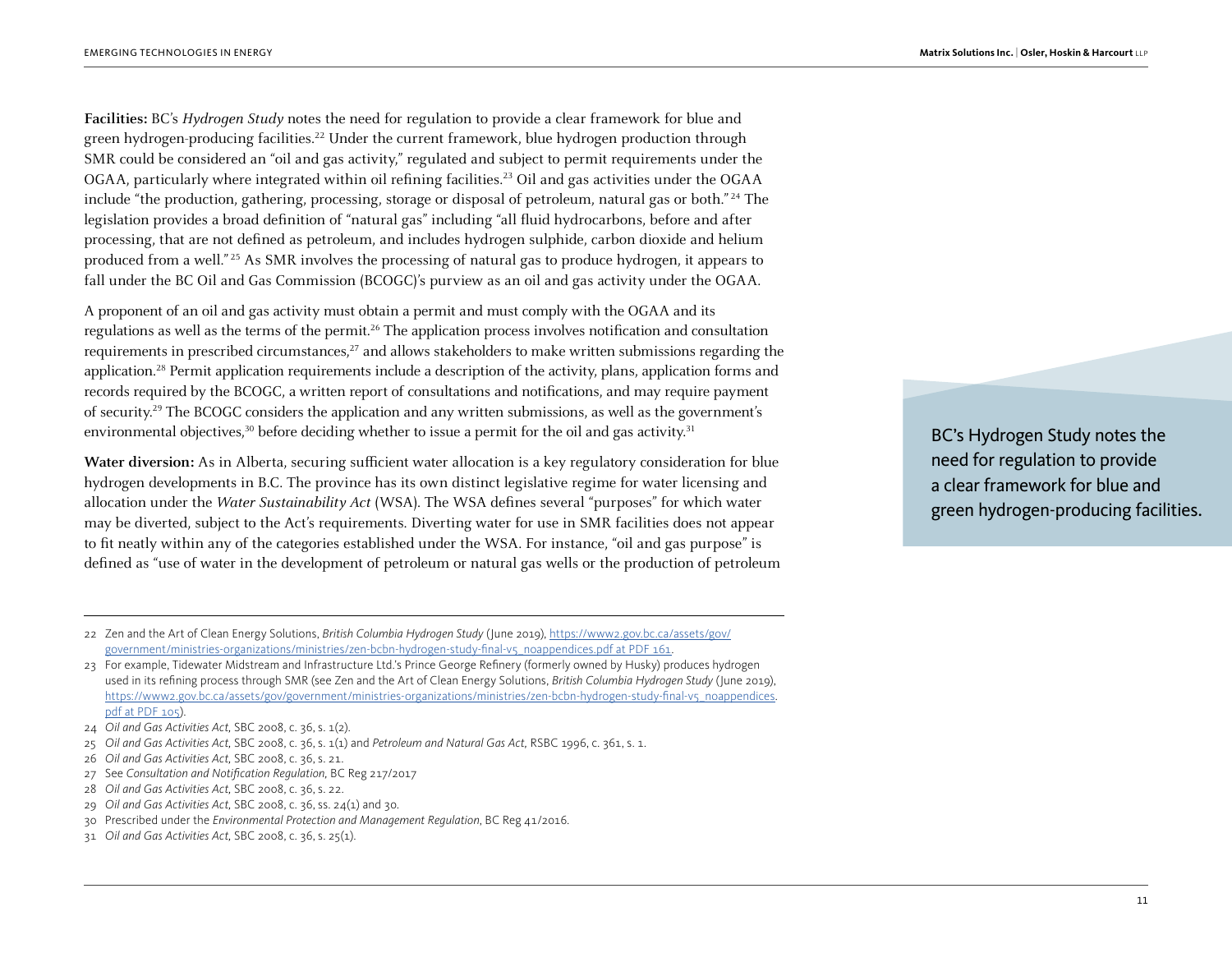or natural gas resources," 32 whereas "industrial purpose" is limited to very specific industrial uses that are enumerated in regulations, the most relevant being the use of water "for the operation of a sawmill, shipyard, factory or other manufacturing facility or for the operation of a wharf, and includes the use of water in a gravel washing plant or the use in an industrial context of water to prevent a fire."<sup>33</sup> Further clarity on where SMR uses fall within this regime is required.

Regardless, blue hydrogen project proponents will likely require a licence to divert and beneficially use a specified quantity of water under the WSA.<sup>34</sup> The comptroller or water manager may only issue licences to the entities listed under the Act. This list includes "an owner of land or a mine," a category which many proponents will fall into, as the WSA's definition of an "owner" includes a person "entitled to possession of the land." Proponents should note that partnerships, lacking legal personhood, may be precluded from holding a water licence.<sup>35</sup>

In determining whether to grant a licence under the WSA, the comptroller or water manager must consider environmental flow needs, defined as "in relation to a stream … the volume and timing of water flow required for the proper functioning of the aquatic ecosystem of the stream." <sup>36</sup> Critical environmental flow thresholds take precedence over water allocations. In applying for a licence, applicants must provide any plans, specifications and other information requested by the decision maker, 37 and may be required to have an assessment performed and report prepared by a qualified person specified by the decision maker. Licences may be subject to terms and conditions, 38 and a decision maker may impose mitigation measures where they determine that licensed activities are likely to have significant adverse effects on water quantity.<sup>39</sup> Successfully obtaining a water licence on agreeable terms is an essential regulatory consideration for hydrogen developments in B.C.

**Carbon capture, utilization, storage:** Pore space in British Columbia is Crown-owned. The Petroleum and Natural Gas Act (PNGA) allows the provincial government to designate land for storage, and such land, whether privately or publicly owned, becomes Crown land after 90 days.<sup>40</sup>

<sup>32</sup> *Water Sustainability Act*, SBC 2014, c. 15, s. 2.

<sup>33</sup> *Water Sustainability Regulation,* B.C. Reg 36/2016, s. 2 and Schedule A.

<sup>34</sup> *Water Sustainability Act*, SBC 2014, c. 15, s. 7(1)(a).

<sup>35</sup> *Water Sustainability Act*, SBC 2014, c. 15, s. 9(a). See a discussion of leases to Crown land, the definition of "owner" and entitlement to hold water licenses under the predecessor to the WSA in *Harrison Hydro Project Inc. v. Environmental Appeal Board,* 2017 BCSC 320, affirmed 2018 BCCA 44, application for leave dismissed 2018 CanLII 71038 (SCC). See also *Derrickson v. Kennedy*, 2006 BCCA 356 at para 10.

<sup>36</sup> *Water Sustainability Act*, SBC 2014, c. 15, ss. 15 and 1.

<sup>37</sup> *Water Sustainability Act*, SBC 2014, c. 15, s. 12(1)(b)

<sup>38</sup> *Water Sustainability Act*, SBC 2014, c. 15, s. 14.

<sup>39</sup> *Water Sustainability Act*, SBC 2014, c. 15, s. 16.

<sup>40</sup> *Petroleum and Natural Gas Act,* RSBC 1996, c. 361, ss. 127-129.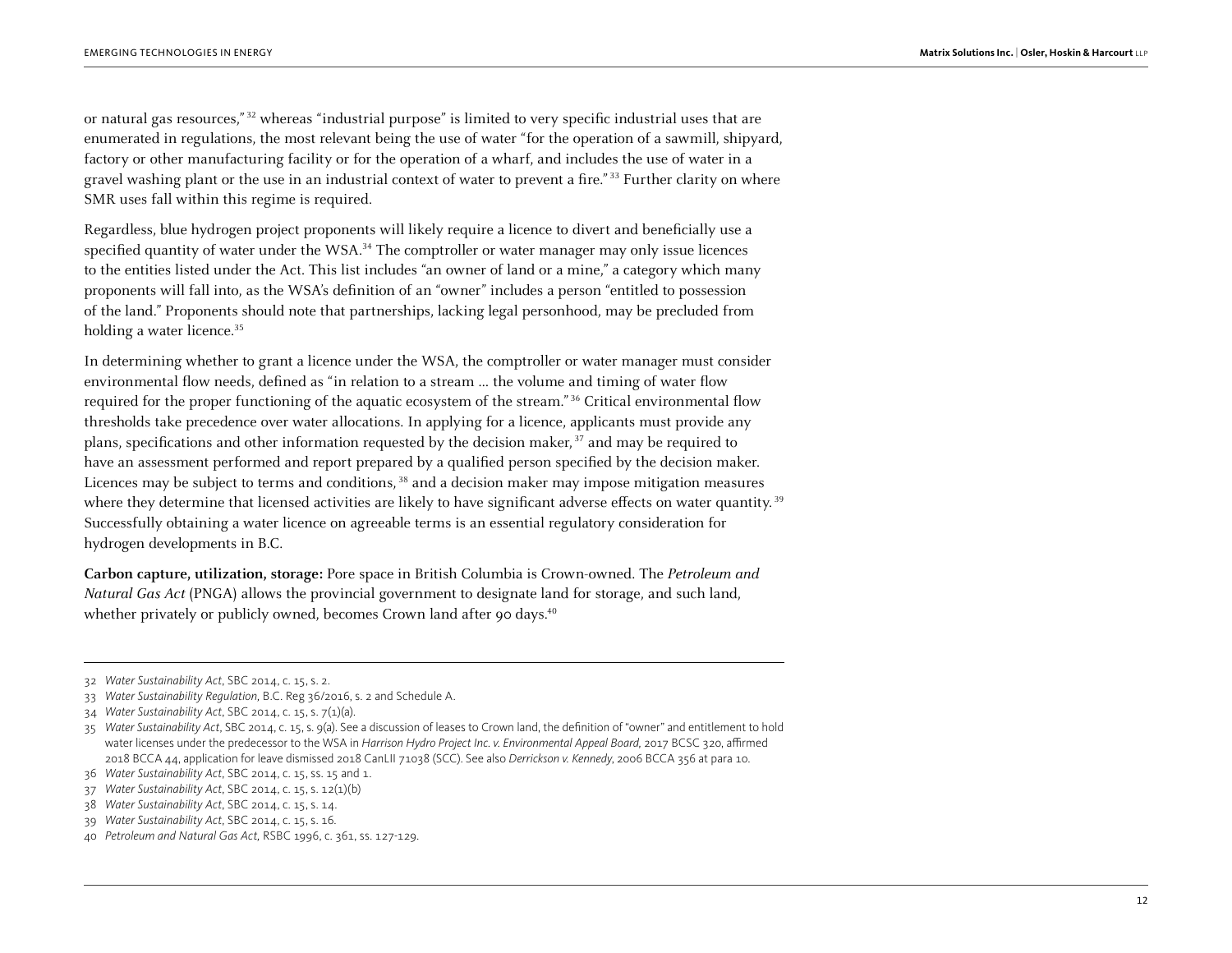<span id="page-12-0"></span>B.C.'s PNGA provides a scheme for permitting storage reservoirs and wells which may be used for carbon storage. A licence is required to explore for a storage reservoir, in most circumstances.<sup>41</sup> The Act also allows the minister to lease storage reservoirs upon accepting applications.<sup>42</sup> The Petroleum and Natural Gas Storage Reservoir Regulation prescribes an annual rent per hectare for reservoir leases.43

In addition, the use of a storage reservoir is an "oil and gas activity,"<sup>44</sup> and is therefore subject to permitting requirements under the OGAA, as described above in relation to blue hydrogen SMR facilities.

#### **Environmental assessment**

B.C. environmental assessment processes apply to projects that are described in the regulation, that meet effects thresholds, or that are designated as reviewable by the minister under section 11 of the Environmental Assessment Act (BCEAA).

Like Saskatchewan and Alberta's respective regimes, the BCEAA does not explicitly require or exempt hydrogen developments from environmental assessment. However, any blue hydrogen projects that trigger effects thresholds under B.C.'s environmental assessment regime will likely require an environmental assessment. For instance, chemical manufacturing facilities producing 100,000 tonnes or more per year meet the threshold for environmental assessment,<sup>45</sup> as do water diversion projects diverting water at a rate exceeding 10 million cubic metres of water per year or groundwater exceeding a rate of 75 litres per second.<sup>46</sup> Regardless, there remains some risk that SMR facilities and associated components will be subject to provincial environmental assessment requirements by virtue of ad hoc designation powers under the Act.

#### Saskatchewan

#### **Licensing**

Key licensing considerations in Saskatchewan include water licences and uncertainty regarding the need to license facilities associated with blue hydrogen development. CCUS, which is occurring in Saskatchewan, is permitted pursuant to an established legislative regime.

**Facilities:** Licensing requirements for SMR facilities are presently unclear under the Saskatchewan regime, and should be addressed explicitly to facilitate blue hydrogen development.

Like Saskatchewan and Alberta's respective regimes, the BCEAA does not explicitly require or exempt hydrogen developments from environmental assessment.

<sup>41</sup> *Petroleum and Natural Gas Act,* RSBC 1996, c. 361, s. 126(1).

<sup>42</sup> *Petroleum and Natural Gas Act,* RSBC 1996, c. 361, s. 130.

<sup>43</sup> *Petroleum and Natural Gas Storage Reservoir Regulation*, BC Reg 269/2010, s. 7.

<sup>44</sup> *Oil and Gas Activities Act,* SBC 2008, c. 36*,* s. 1(2).

<sup>45</sup> *Reviewable Projects Regulation, BC Reg 243/2019, s 3(1) and Table 1.*

<sup>46</sup> *Reviewable Projects Regulation, BC Reg 243/2019, s 3(1) and Table 9.*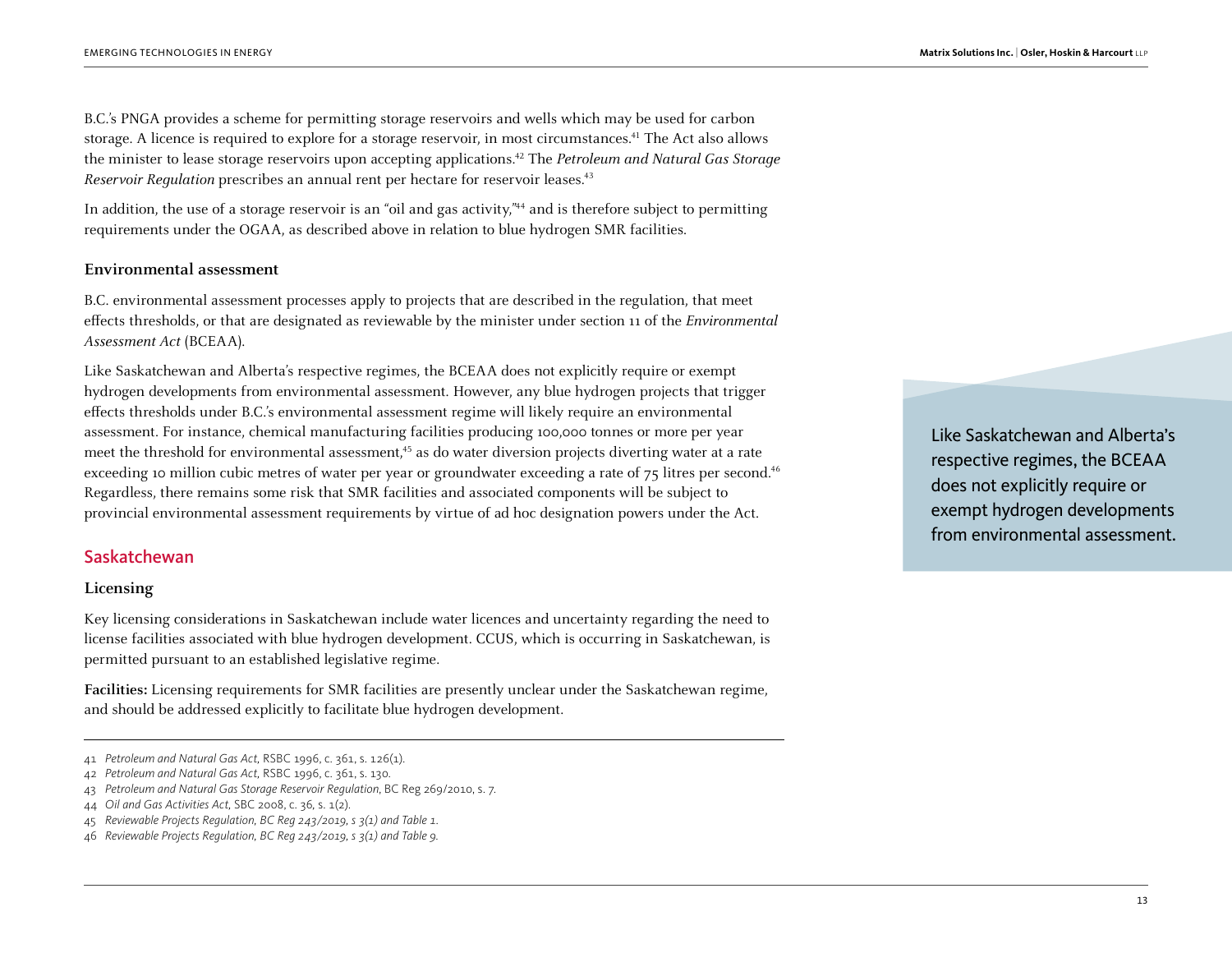Under the existing framework, blue hydrogen may constitute a "product" as defined in the The Oil and Gas Conservation Act (SKOGCA), which includes commodities "made from oil or gas and includes … by-products derived from oil or gas."47 Similarly, a blue hydrogen SMR facility may be considered a "facility" under the SKOGCA,48 in which case a licence, or exemption, must be obtained pursuant to section 8.01. Facility licence eligibility criteria are established in the Oil and Gas Conservation Regulations (SKOGCR) and require that the licence holder have an ownership interest in the facility.<sup>49</sup>

The Saskatchewan government has published a directive establishing requirements for facility licences.50 The Licence Directive lists those facilities that require a licence and those that are exempt. However, the Licence Directive does not address hydrogen facilities, leaving open the question as to whether SMR operations must be licensed as analogous to "Gas Processing Plants," or whether they are exempt from licensing as part of "midstream and downstream facilities and sites."51 This lack of clarity should be addressed to better enable hydrogen development.

**Water diversion:** The Water Security Agency Act (WSAA) imposes licensing requirements for water allocations and also requires approval for construction and operation of works that divert water.<sup>52</sup> Applicants for a water rights licence and approval to construct and operate works must be owners or have a legal interest in the land the works will be constructed on. Leasing the land is sufficient to meet this requirement.53 Applicants must provide a description of the proposed works, a legal description of the land, the applicant's interest in the land, and a detailed description of the source, volume and method of diverting water.<sup>54</sup>

The Water Security Agency (Agency) may issue water rights licences for any term and subject to any terms and conditions that the Agency deems appropriate.<sup>55</sup> As with licences, approvals to construct may also be subject to whatever terms and conditions the Agency deems appropriate. The Agency is also obliged to publish notices of applications for diversion works, triggering a public comment process, and, if it is of the view that the proposed works "may impair the environment or have an impact on natural resources," it may

<sup>47</sup> *The Oil and Gas Conservation Act,* RSS 1978, c. O-2, s. 2(1)(n).

<sup>48</sup> *Oil and Gas Conservation Regulations*, RRS 2012, c. O-2 Reg 6, s. 2(1)(m).

<sup>49</sup> *Oil and Gas Conservation Regulations*, RRS 2012, c. O-2 Reg 6, ss. 12 and 2(1)(yy).

<sup>50</sup> Saskatchewan, *Directive PNG001: Facility License Requirements, Revision 1.1* (June 2020) ["Licence Directive"].

<sup>51</sup> License Directive at PDF 5 and 6.

<sup>52</sup> *The Water Security Agency Act*, SS 2005, c. W-8.1, ss. 50 and 59-62.

<sup>53</sup> See Water Security Agency, *Instructions to Complete Application for Water Rights Licence and Approval to Construct and Operate Works under The Water Security Agency Act* (revised 22 January 2019), https://www.wsask.ca/Permits-and-Approvals/Start-Here/#using%20water at 1.

<sup>54</sup> Water Security Agency, *Instructions to Complete Application for Water Rights Licence and Approval to Construct and Operate Works under The Water Security Agency Act* (revised 22 January 2019), https://www.wsask.ca/Permits-and-Approvals/Start-Here/#using%20water at 1-2.

<sup>55</sup> *The Water Security Agency Act*, SS 2005, c. W-8.1, s. 50(2).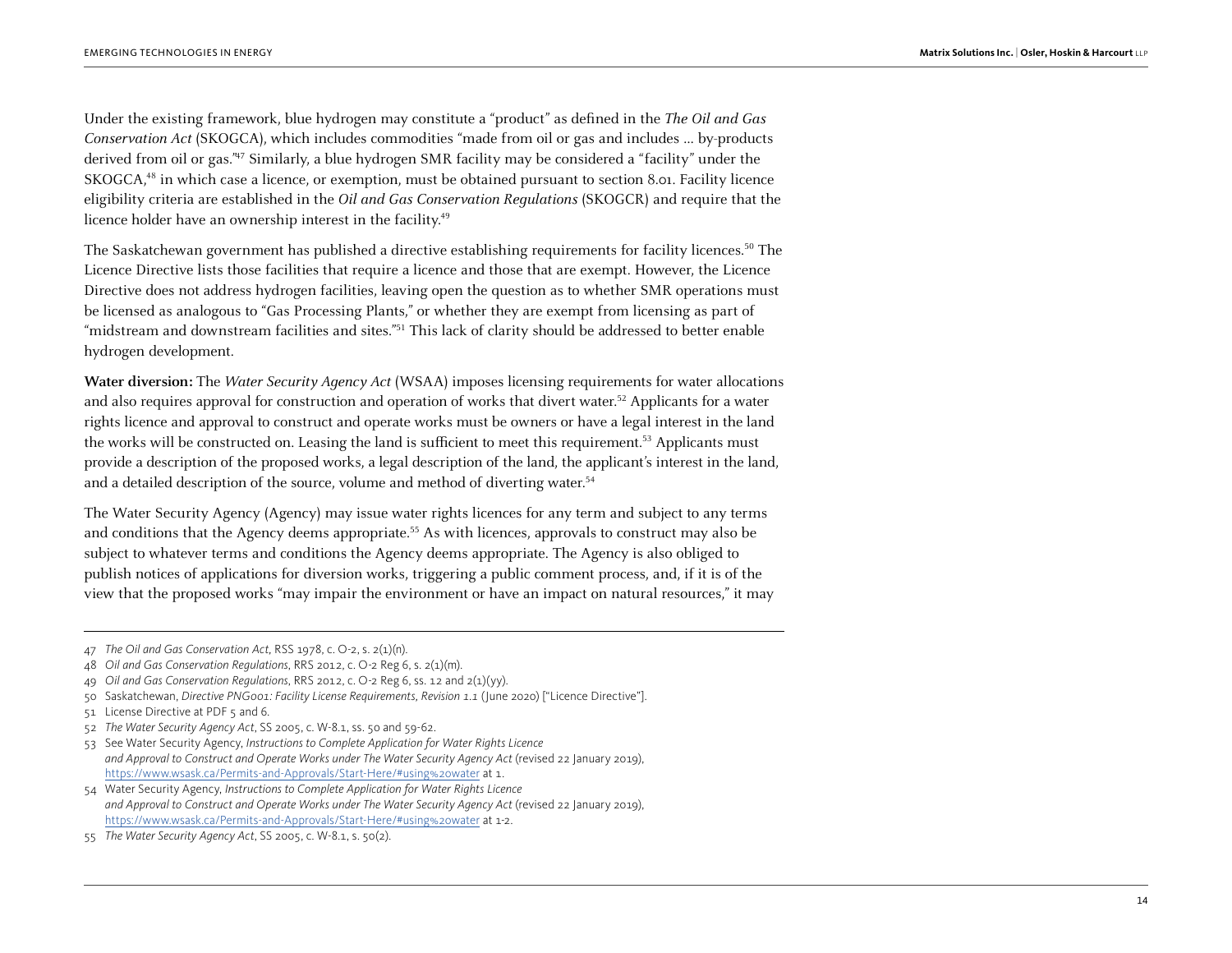forward the application to the minister responsible for The Environmental Management and Protection Act, 2010. 56 If he or she believes the withdrawals create "an enhanced risk of an adverse effect occurring", the minister can require the proponent to obtain an environmental permit.<sup>57</sup>

In evaluating applications for surface or groundwater allocations (including licences and approvals for diversion works), the Agency considers scarcity of the water supply at the point of diversion, including during drought conditions, purpose of the water use, quality of the source water and impacts to adjacent water users, the watershed and future water management. The Agency will also consider, where necessary, mitigation measures or operating conditions to manage or prevent impacts.58

As in other jurisdictions, obtaining sufficient water allocation is an important consideration for hydrogen projects in Saskatchewan.

**Carbon storage:** In Saskatchewan, the Crown owns all pore spaces that were once occupied by Crown minerals.59 Ownership of pore spaces on freehold lands in Saskatchewan is not prescribed by legislation and is less clear. Common law suggests that, at least where pore space is not associated with mineral extraction, title belongs to the surface owner.

CCUS falls within the licensing regime established by the SKOGCA. The Act regulates any "waste processing facility," which means "any facility that is constructed and operated for the purpose of containing, storing, handling, treating, processing, recovering, reusing, recycling, destroying or disposing of oil and gas waste."<sup>60</sup> Safe storage of substances injected into subsurface formations is one of the SKOGCA's stated purposes.<sup>61</sup> The SKOGCR exempts caverns for gas storage (not including wells or surface infrastructure) from facility licensing requirements.<sup>62</sup>

#### **Environmental assessment**

The Environmental Assessment Act (SEAA) makes any "development" subject to approval.<sup>63</sup> The SEAA defines "development" as including any project, operation or activity which is likely to "substantially utilize any provincial resource and in so doing pre-empt the use, or potential use, of that resource for any other purpose" or "involve

Ownership of pore spaces on freehold lands in Saskatchewan is not prescribed by legislation and is less clear.

<sup>56</sup> *The Water Security Agency Act*, SS 2005, c. W-8.1, s. 61.

<sup>57</sup> *The Environmental Management and Protection Act, 2010*, SS 2010, c. E-10.22, s. 26(1).

<sup>58</sup> Saskatchewan Water Security Agency, *Permits and Approvals: Water Allocation,* <https://www.wsask.ca/Permits-and-Approvals/Water-Allocation/>.

<sup>59</sup> *The Crown Minerals Act,* RSS 1984 c-50.2, s. 27.2.

<sup>60</sup> *Oil and Gas Conservation Regulations*, RRS 2012, c. O-2 Reg 6, s. 2(1)(vv).

<sup>61</sup> *The Oil and Gas Conservation Act,* RSS 1978, c. O-2, s. 3(1)(g).

<sup>62</sup> *Oil and Gas Conservation Regulations*, RRS 2012, c. O-2 Reg 6, s. 15(d).

<sup>63</sup> *The Environmental Assessment Act*, SS 1979-80, c. E-10.1, s. 15.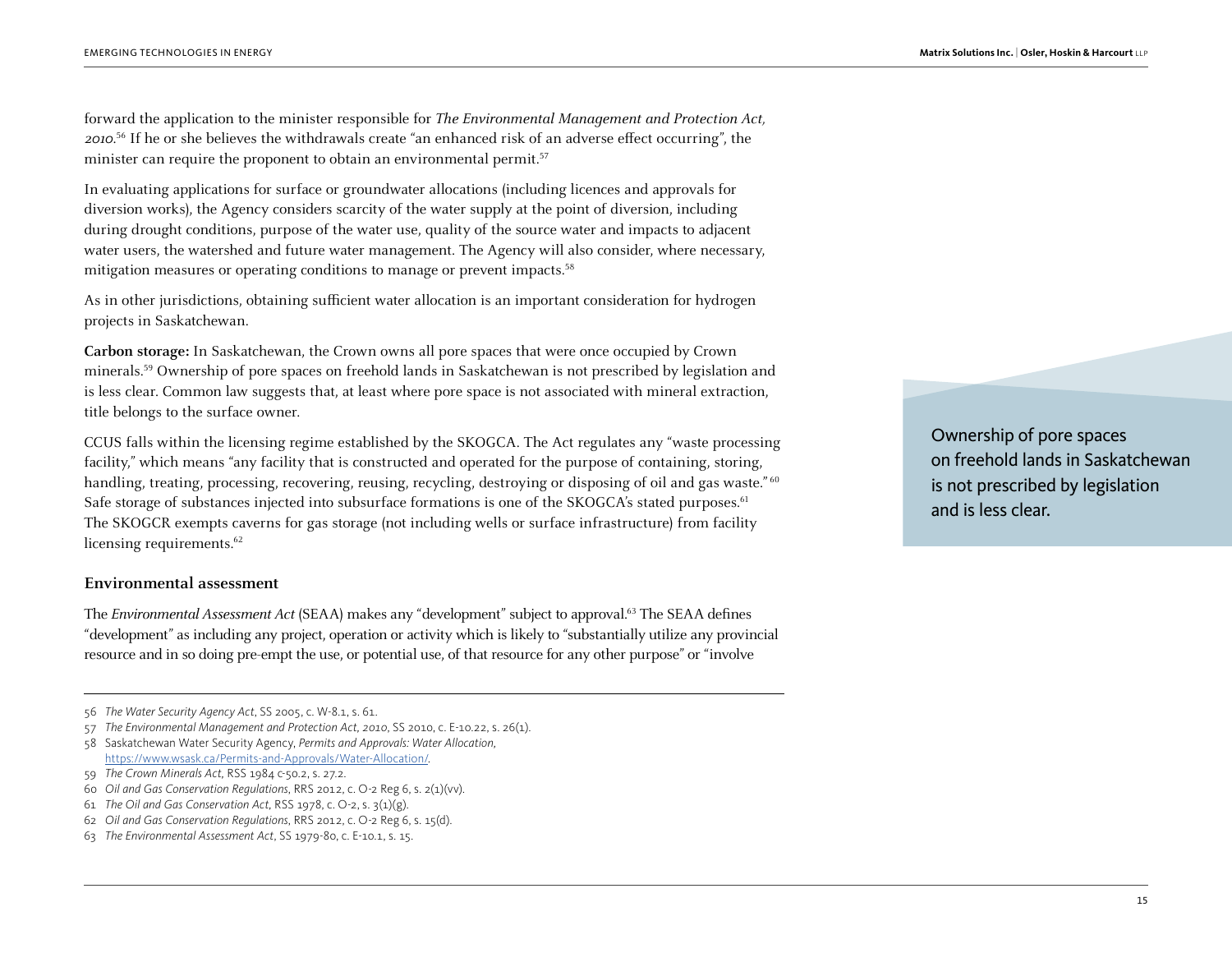a new technology that is concerned with resource utilization and that may induce significant environmental change." 64 The water-intensive nature of blue hydrogen production may trigger the need for an environmental assessment under the SEAA.

Proponents may apply for a determination regarding whether their project is a development subject to environmental assessment requirements in Saskatchewan, as described in the [Lithium](https://www.osler.com/osler/media/Osler/infographics/Osler_Emerging-technologies-in-energy_Lithium.pdf) section.<sup>65</sup>

#### A path forward

#### **Government policies**

While a cohesive regulatory framework for hydrogen production is yet to be established in any of the Western Canadian provinces addressed herein, governments are currently under pressure to incentivize the development of hydrogen production. For instance, the Government of Canada recently announced a memorandum of understanding with Germany that commits both countries to collaborating more closely on clean energy innovation and trade, including an emphasis on hydrogen production as a low carbon fuel.66 Both the Alberta and federal governments have published hydrogen strategies aimed at increasing hydrogen production through government support.67 Goals of these strategies include passing legislation and enacting regulations, policy and specific standards to enable and support the development of hydrogen technologies. In B.C., there is no similar hydrogen strategy; however, a recent study commissioned by the B.C. government on hydrogen technology found that hydrogen plays an important role in B.C.'s plan to reduce greenhouse gas emissions.<sup>68</sup>

These policy developments suggest that hydrogen proponents in Western Canada will eventually be supported by regulations that facilitate the development of hydrogen production facilities and associated technologies, as well as the use of hydrogen energy for various purposes. It is likely that, in the near term, we will see more specific regulation and policy applicable to hydrogen production and supporting technology.

<sup>64</sup> *The Environmental Assessment Act*, SS 1979-80, c. E-10.1, s. 2(e).

<sup>65</sup> See *The Environmental Assessment Act*, SS 1979-80, c. E-10.1, s. 7.2.

<sup>66</sup> Government of Canada, *Canada Strengthens Energy Partnership with Germany* (March 16, 2021), [https://www.canada.ca/en/natural](https://www.canada.ca/en/natural-resources-canada/news/2021/03/canada-strengthens-energy-partnership-with-germany.html)[resources-canada/news/2021/03/canada-strengthens-energy-partnership-with-germany.html](https://www.canada.ca/en/natural-resources-canada/news/2021/03/canada-strengthens-energy-partnership-with-germany.html)

<sup>67</sup> Government of Alberta, Natural Gas Vision and Strategy, [https://www.alberta.ca/natural-gas-vision-and-strategy.aspx;](https://www.alberta.ca/natural-gas-vision-and-strategy.aspx) Natural Resources Canada, *Hydrogen Strategy for Canada*,<https://www.nrcan.gc.ca/climate-change/the-hydrogen-strategy/23080>; see also Paula Olexiuk et al, December 2020, *Federal Government Announces Canada's Hydrogen Strategy,* <https://www.osler.com/en/resources/regulations/2020/federal-government-announces-canada-s-hydrogen-strategy>.

<sup>68</sup> Zen and the Art of Clean Energy Solutions, *British Columbia Hydrogen Study* (June 2019), [https://www2.gov.bc.ca/assets/gov/](https://www2.gov.bc.ca/assets/gov/government/ministries-organizations/ministries/zen-bcbn-hydrogen-study-final-v5_noappendices.pdf) [government/ministries-organizations/ministries/zen-bcbn-hydrogen-study-final-v5\\_noappendices.pdf](https://www2.gov.bc.ca/assets/gov/government/ministries-organizations/ministries/zen-bcbn-hydrogen-study-final-v5_noappendices.pdf) at PDF 26.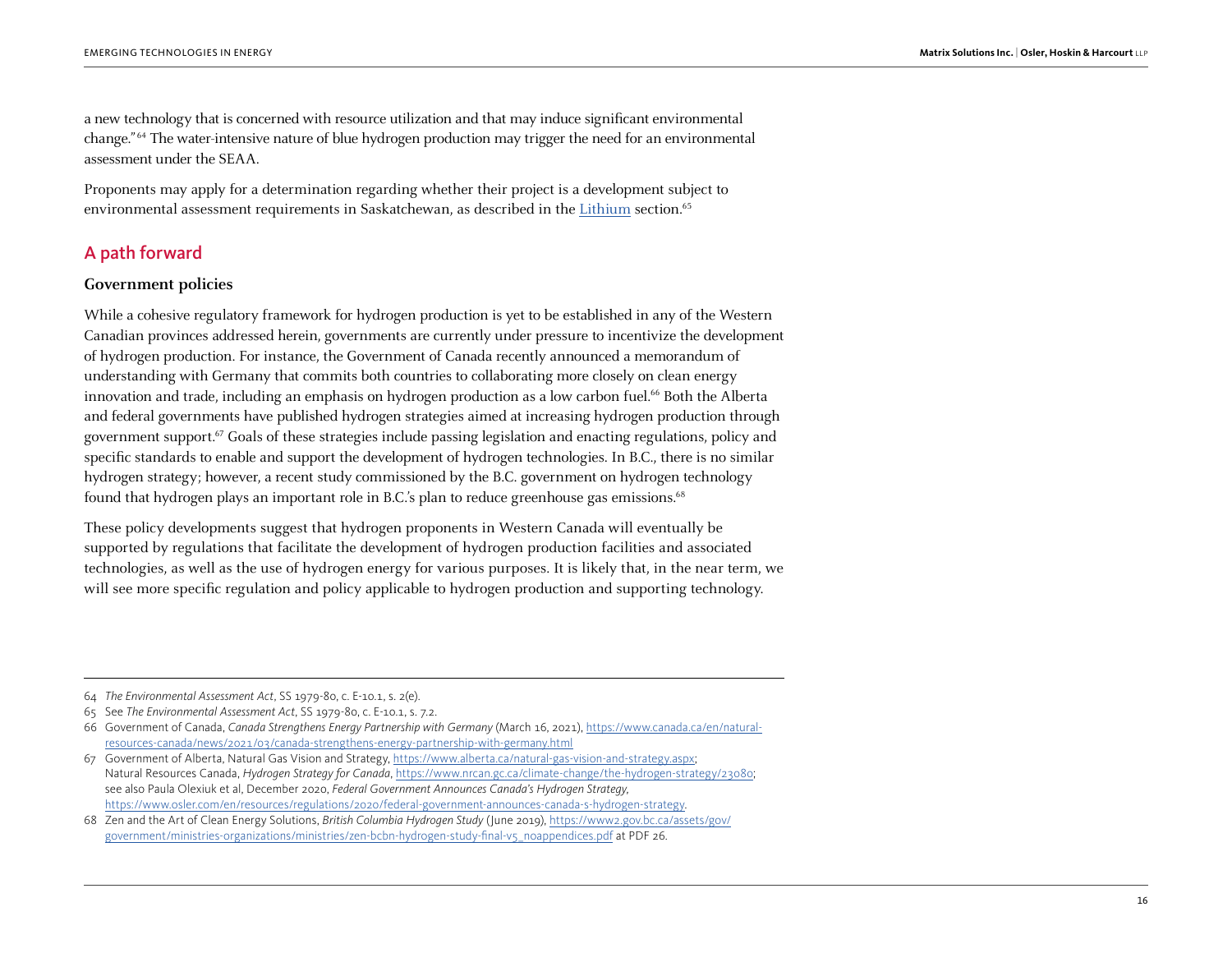#### **Incentivizing hydrogen development**

Clean fuel standards may incentivize oil and gas producers to invest in hydrogen production. Currently, fuel producers can receive credits for producing less carbon intensive fuels. The clean fuel standards are designed for more traditional conceptions of alternate fuel, such as diesels and ethanol, as they provide credits to fuel producers for including more environmentally friendly blends in gasoline fuel production. A possible way to utilize this existing framework is to expand the availability of renewable fuel credits to oil and gas producers who leverage their resources to make hydrogen.

For example, in Alberta, the Petrochemicals Diversification Program Royalty Credit Regulation allows for producers to receive royalty credits for methane, ethane or propane production.69 The royalty credits can then be used to offset the royalty payments that are owing to the Crown.70 While this regime is specifically for methane, ethane and propane, there is a close relationship between the goals of the program, the products it covers and hydrogen production such that extending the regulation to cover hydrogen production would be logical and further promote diversification of the energy market.

Hydrogen projects located in Alberta are also eligible for capital grants under Alberta's Petrochemical Incentive Program, provided they meet minimum investment and job-creation requirements.71 This program provides a significant capital grant once the facility is operating.

In B.C., hydrogen is a renewable fuel pursuant to the Greenhouse Gas Reduction (Renewable and Low Carbon Fuel Requirements) Act  $(GGRA)^{72}$  This definition is likely to have positive implications for incentivizing hydrogen manufacturers in B.C.

The Saskatchewan Petroleum Innovation Incentive (SPII) offers transferable royalty credits for eligible innovative projects at a rate of 25% of the project's costs. Notably, qualifying innovations must be the first of their kind in Saskatchewan.73 Blue hydrogen developments in Saskatchewan may also be eligible for transferable royalty tax credits at 15% of project costs through the Oil and Gas Processing Investment Incentive (OGPII). The OGPII may be available for existing facility expansions as well as for new facilities.74

69 *Petrochemicals Diversification Program Royalty Credit Regulation*, Alta Reg 54/2016, s. 2.

<sup>70</sup> *Petrochemicals Diversification Program Royalty Credit Regulation*, Alta Reg 54/2016, s. 6.

<sup>71</sup> Alberta Energy, *The Alberta Petrochemicals Incentive Program: Program Guideline Document,* [https://open.alberta.ca/dataset/ba855f49-bb70-470a-8d9e-6c850eec5c5a/resource/a765a45f-acbc-4952-bc9e-b276eafd2190/](https://open.alberta.ca/dataset/ba855f49-bb70-470a-8d9e-6c850eec5c5a/resource/a765a45f-acbc-4952-bc9e-b276eafd2190/download/energy-alberta-petrochemicals-incentive-program-program-guideline-document-2020.pdf) [download/energy-alberta-petrochemicals-incentive-program-program-guideline-document-2020.pdf](https://open.alberta.ca/dataset/ba855f49-bb70-470a-8d9e-6c850eec5c5a/resource/a765a45f-acbc-4952-bc9e-b276eafd2190/download/energy-alberta-petrochemicals-incentive-program-program-guideline-document-2020.pdf) at 5 -6.

<sup>72</sup> *Greenhouse Gas Reduction (Renewable and Low Carbon Fuel Requirements) Act,* SBC 2008, c. 16, s.1.

<sup>73</sup> Saskatchewan, *Saskatchewan Petroleum Innovation Incentive (SPII),* https://www.saskatchewan.ca/business/agriculture-natural-resources-and-industry/oil-and-gas/oil-and-gas-incentives-crown-royaltiesand-taxes/saskatchewan-petroleum-innovation-incentive#eligibility.

<sup>74</sup> Saskatchewan, *Oil and Gas Investment Incentive,* https://www.saskatchewan.ca/business/agriculture-natural-resources-and-industry/oiland-gas/oil-and-gas-incentives-crown-royalties-and-taxes/oil-and-gas-processing-investment-incentive#benefits.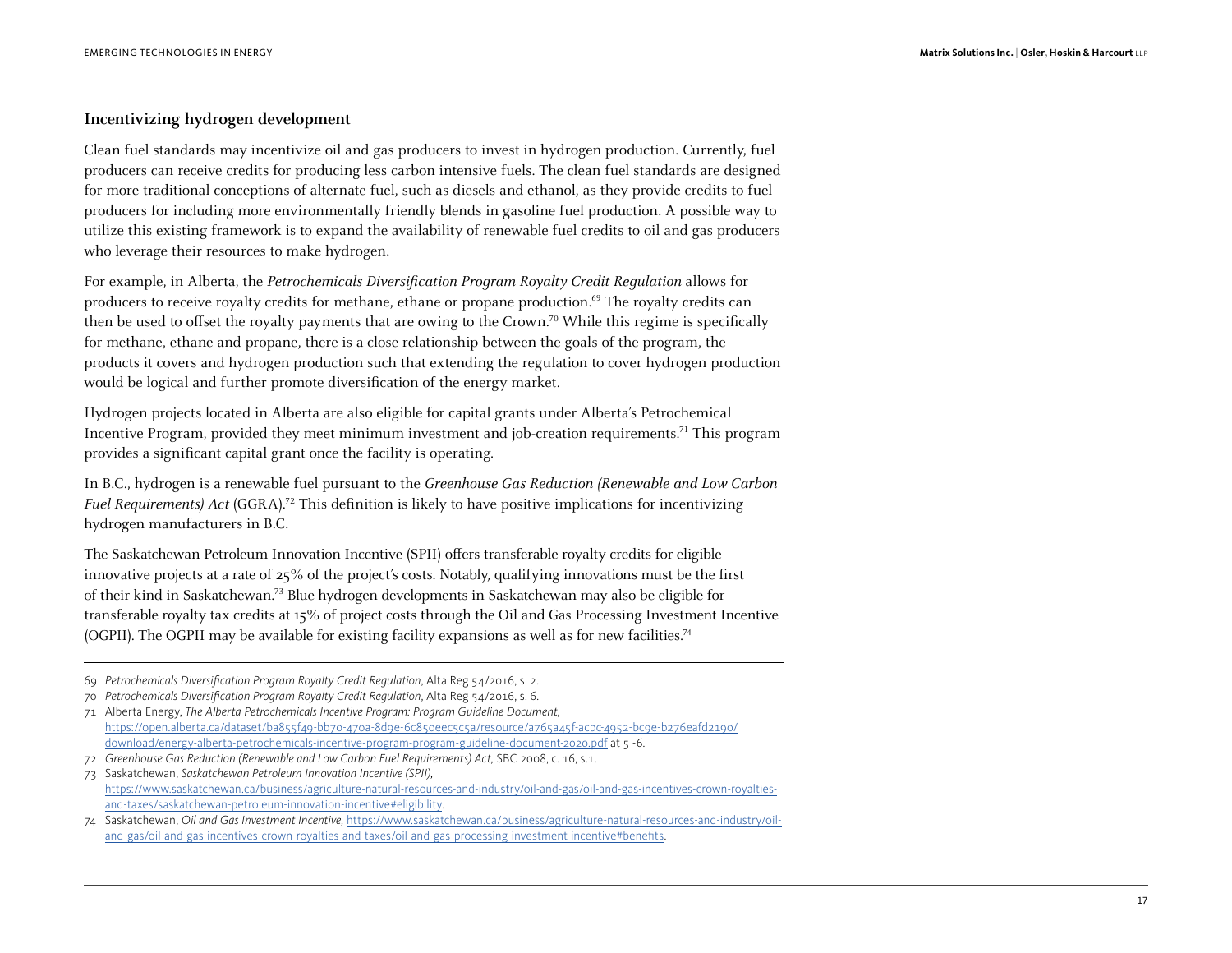Proponents may also leverage existing carbon offset frameworks to receive carbon offset credits for the development of blue hydrogen technologies. Both B.C. and Alberta have regulations that provide for proponents to receive credits for the amount in which their projects offset and reduce greenhouse gas emissions.

In B.C., the Greenhouse Gas Emission Control Regulation,<sup>75</sup> sets out the requirements each proponent is to meet. Most notably, proponents are to submit a project plan to a validation body (as defined by the regulation) that states how the project will reduce greenhouse gas emissions. Furthermore, pursuant to the GGRA, hydrogen manufactured for use in place of petroleum diesel is considered a renewable fuel and therefore fits neatly into the carbon offset framework.76

In Alberta, emission offset projects must meet requirements established under the Technology Innovation and Emissions Reduction Regulation77 (TIER), as well the Standard for Greenhouse Gas Emission Offset Project Developers, created under the TIER, and an approved quantification protocol. While Alberta has an approved quantification protocol in place for CCUS, there is no protocol for hydrogen development or the SMR process. Considerations of how the SMR and CCUS activities are linked may play into how offsets are calculated for blue hydrogen projects, and further clarity regarding how SMR facilities may fit in the TIER framework is required. As in B.C., the Alberta regime requires developers to submit project plans which describe how the project meets offset requirements.78

Both B.C. and Alberta have regulations that provide for proponents to receive credits for the amount in which their projects offset and reduce greenhouse gas emissions.

75 *Greenhouse Gas Emission Control Regulation*, BC Reg 250/2015.

78 Paula Olexiuk et al.*, The More Things Change the More they Stay the Same: Alberta Revamps Carbon Pricing Regime for Large Emitters,* 26 November 2019, available at: [https://www.osler.com/en/resources/regulations/2019/the-more-things-change-the-more-they-stay-the](https://www.osler.com/en/resources/regulations/2019/the-more-things-change-the-more-they-stay-the-same-alberta-revamps-carbon-pricing-regime-for-large)[same-alberta-revamps-carbon-pricing-regime-for-large](https://www.osler.com/en/resources/regulations/2019/the-more-things-change-the-more-they-stay-the-same-alberta-revamps-carbon-pricing-regime-for-large).

<sup>76</sup> *Greenhouse Gas Reduction (Renewable and Low Carbon Fuel Requirements) Act,* SBC 2008, c. 16, s.1.

<sup>77</sup> *Technology Innovation and Emissions Reduction Regulation*, Alta Reg 133/2019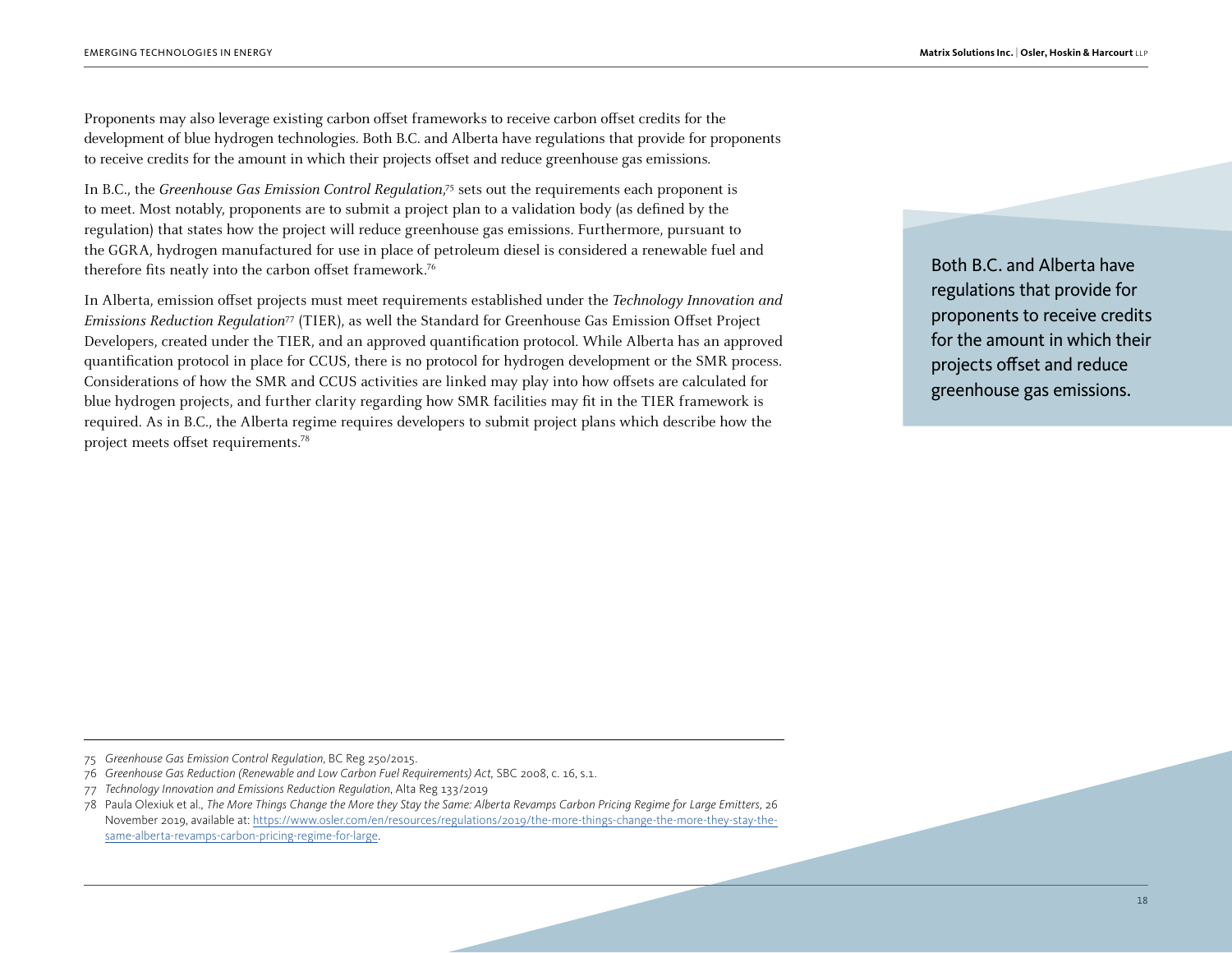#### OSLER **AUTHORS**

**Sander Duncanson** Partner, Regulatory, Environmental, Aboriginal and Land

**sduncanson@osler.com** 403.260.7078

**Jessica Kennedy**

Associate, Regulatory, Environmental, Aboriginal and Land

**jkennedy@osler.co[m](mailto:jcode%40osler.com%0A?subject=)** 403.260.7062

#### **Jesse Baker**

Associate, Regulatory, Environmental, Aboriginal and Land

**jbaker@osler.com** 403.260.7025

#### MATRIX SOLUTIONS INC. **AUTHORS**

| <b>Brian Fuchs</b> P.Eng.,  | David Murfitt M.Env., P.Geo., | <b>Eric Pelletier</b> M.Sc., G.I.T., |
|-----------------------------|-------------------------------|--------------------------------------|
| Vice President Operations   | Senior Hydrogeologist         | Geologist-in-training                |
| bfuchs@matrix-solutions.com | dmurfitt@matrix-solutions.com | epelletier@matrix-solutions.com      |
| 403.513.9428                | 403.727.0628                  | 403.910.4543                         |